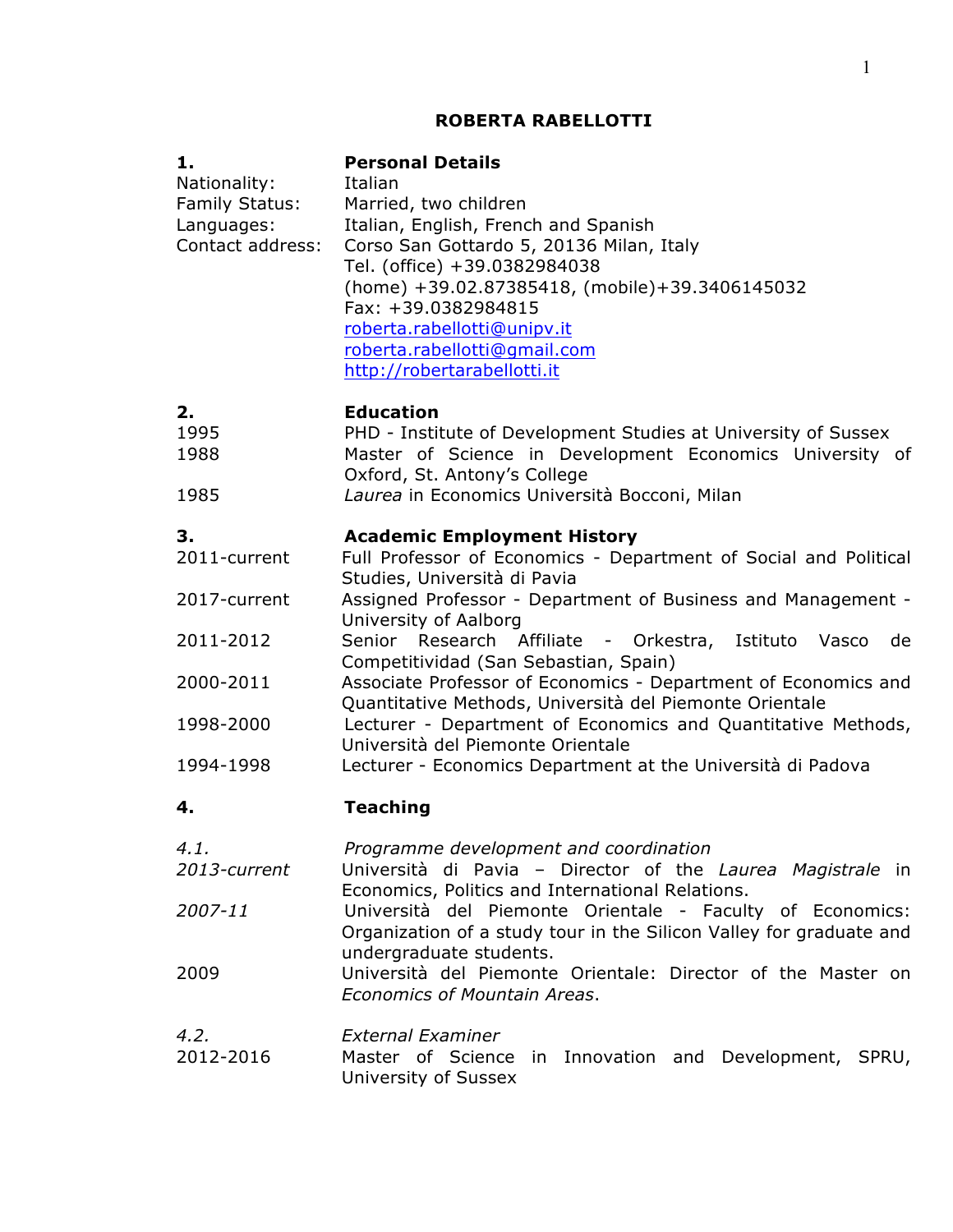| 4.3.<br>2013<br>2006<br>2002  | Post-Graduate Teaching<br>Università di Pavia: Innovation and Development in the PhD of<br>Economics and Management Program (10 students).<br>Università di Firenze: Local Development in the PhD Programme<br>in Development Economics, (10 students).<br>Università di Torino: Comparative Economic Systems in the PhD<br>Programme in Economics (12 students). |
|-------------------------------|-------------------------------------------------------------------------------------------------------------------------------------------------------------------------------------------------------------------------------------------------------------------------------------------------------------------------------------------------------------------|
| 4.5.<br>2013-current          | Graduate Teaching<br>Università di Pavia: Advanced Development Economics (40                                                                                                                                                                                                                                                                                      |
| 2004-12                       | students)<br>Università del Piemonte Orientale: Economics of Innovation (50                                                                                                                                                                                                                                                                                       |
| 2011, 10, 07, 03              | students)<br>Università di Bologna: Convenor and Lecturer in Comparative<br>Local Development in Latin America - Master in Development,                                                                                                                                                                                                                           |
| 2010                          | Innovation and Change (15 students).<br>ITCILO-Turin: Lecturer in Innovation and Development - Master                                                                                                                                                                                                                                                             |
| 2009                          | in Management of Development (25 students).<br>Università del Piemonte Orientale: Lecturer in Mountain<br>Economic Systems - Master in Economics of Mountain Areas -<br>$(15$ students).                                                                                                                                                                          |
| 2009, 05 and 02               | Università di Bergamo: Convenor and Lecturer in Development<br>Economics - Master in Microfinance (25 students).                                                                                                                                                                                                                                                  |
| 2008 and 06                   | ILO-UNIDO: Lecturer in Local development and globalization in a<br>training course (25 students).                                                                                                                                                                                                                                                                 |
| 2007 and 05                   | Università del Piemonte Orientale: Convenor and Lecturer in<br>Economics of Emerging Countries - Master in Economics and<br>Management of Financial Intermediation (10 students).                                                                                                                                                                                 |
| 2007                          | Universidad del Pacifico (Lima, Perù): Lecturer in Local<br>development and globalization - Master in Globalization,<br>Competitiveness and Firms Strategy (25 students).                                                                                                                                                                                         |
| 2006                          | Scuola Superiore Sant'Anna Università di Pisa: Lecturer in<br>Development of East Asian Countries - Master in Human Rights<br>and Conflict Management (20 students).                                                                                                                                                                                              |
| 2005                          | Università del Piemonte Orientale: Convenor and Lecturer in<br>Local Development - Master in Local Culture, (15 students).                                                                                                                                                                                                                                        |
| 2003-05                       | Università del Piemonte Orientale: Lecturer in Applied Economics<br>- Master in Economics and Management of Firms (15 students).                                                                                                                                                                                                                                  |
| 2003                          | UN-ECLAC: Lecturer in Clusters and Global Value Chains in Latin<br>America - Master in Local Development (25 students).                                                                                                                                                                                                                                           |
| 2003                          | Università di Milano Bicocca: Lecturer in Principle of Economics -<br>Master in Land Use and Water Management in Developing<br>Countries (20 students).                                                                                                                                                                                                           |
| 4.6.<br>2013- current<br>2012 | Undergraduate Teaching<br>Università di Pavia: International economics (60 students)<br>Università di Pavia: Development Economics (15 students)                                                                                                                                                                                                                  |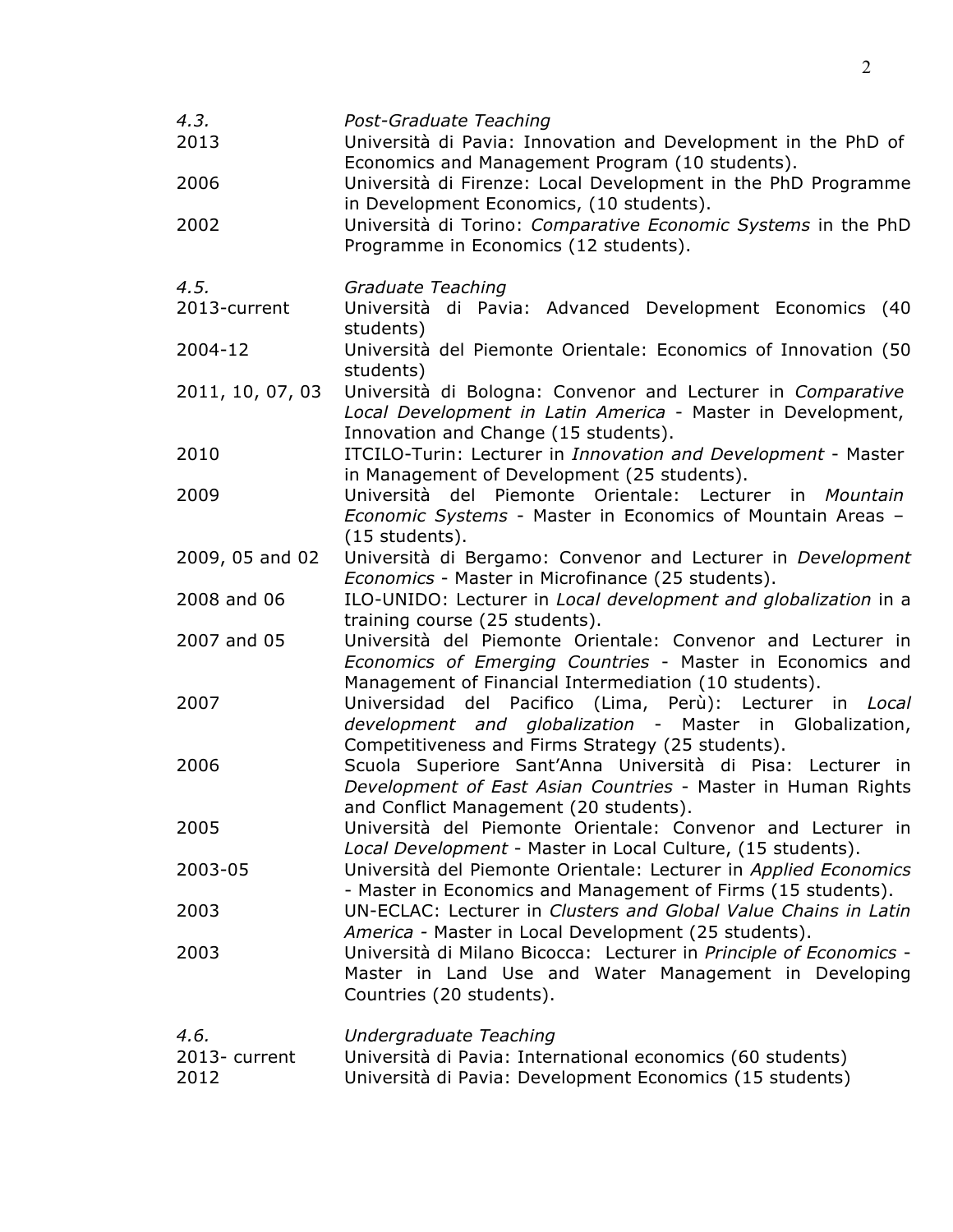| 1999-2012 | Università del Piemonte Orientale: Principle of Economics (200<br>students)                                          |
|-----------|----------------------------------------------------------------------------------------------------------------------|
| 2003-07   | Università<br>del Piemonte Orientale: Applied Economics<br>(40)<br>students)                                         |
| 2003      | Università del Piemonte Orientale: Industrial Economics (20<br>students)                                             |
| 2000-03   | Università<br>del<br>Piemonte Orientale:<br>Macroeconomics<br>(150)<br>students)                                     |
| 1994-98   | Università di Padova: Political Economy (100 students)                                                               |
| 1991-92   | Università di Padova: Economics of Developing Countries (50<br>students)                                             |
| 1996-97   | Franklin<br>College<br>(Lugano,<br>Switzerland):<br>Development<br>Economics(25 students)                            |
| 1995-99   | Università Bocconi: Development Economics (seminars) (25<br>students)                                                |
| 1996      | Università Bocconi: Comparative Politics (seminars) (25 students)                                                    |
| 4.7.      | PhD                                                                                                                  |
| 2014-2015 | IUSS-Sant'Anna Member of the Faculty of the PhD in Economics<br>and Social Sciences                                  |
| 2012-2013 | Member of the Faculty of the PhD in Economics<br>and<br>Management, Università di Pavia.                             |
| 2004-2011 | Member of the Faculty of the European PhD in "Economics of<br>Production and Development": Università dell'Insubria. |
| 2001-03   | Member of the Faculty of the PhD in Economics of the Università<br>di Torino and Università del Piemonte Orientale.  |
| 4.8.      | <b>PhD Defence Committee</b>                                                                                         |
| 2017      | University of Oxford                                                                                                 |
| 2017      | London School of Economics                                                                                           |
| 2014      | Università di Bergamo                                                                                                |
| 2013      | Università Cattolica                                                                                                 |
| 2007      | European PhD in "Economics of Production and Development"<br>(Università dell'Insubria Varese).                      |
| 2007      | PhD in Economics, Universidad de Castilla La Mancha.                                                                 |
| 2010      | PhD in Development Economics, University of Manchester.                                                              |

*4.9. Invited lectures*

**Italy:** Università di Padova, Pavia, Firenze, Milano, Bocconi, Roma Tor Vergata, Ferrara, "Insubria" Varese, Torino, Politecnico di Milano, Istituto Universitario di Architettura di Venezia, Istituto Italo Africano di Roma, Unioncamere Toscana

**Europe:** London School of Economics, University of Oxford, SPRU and Institute of Development Studies at the University of Sussex, University of Lund; Orkestra – Universidad de Deusto.

**Rest of the World:** University of North Carolina-Chapel Hill (USA); Istituto Tecnologico de Monterrey, Universidad Autonoma de Mexico, Universidad Nacional Autonoma de Mexico (Mexico); University of Quebec – Montreal (Canada), UN-Cepal e CORFO (Chile); UNISINOS, Universidad de Campinas (Brazil); Universidad del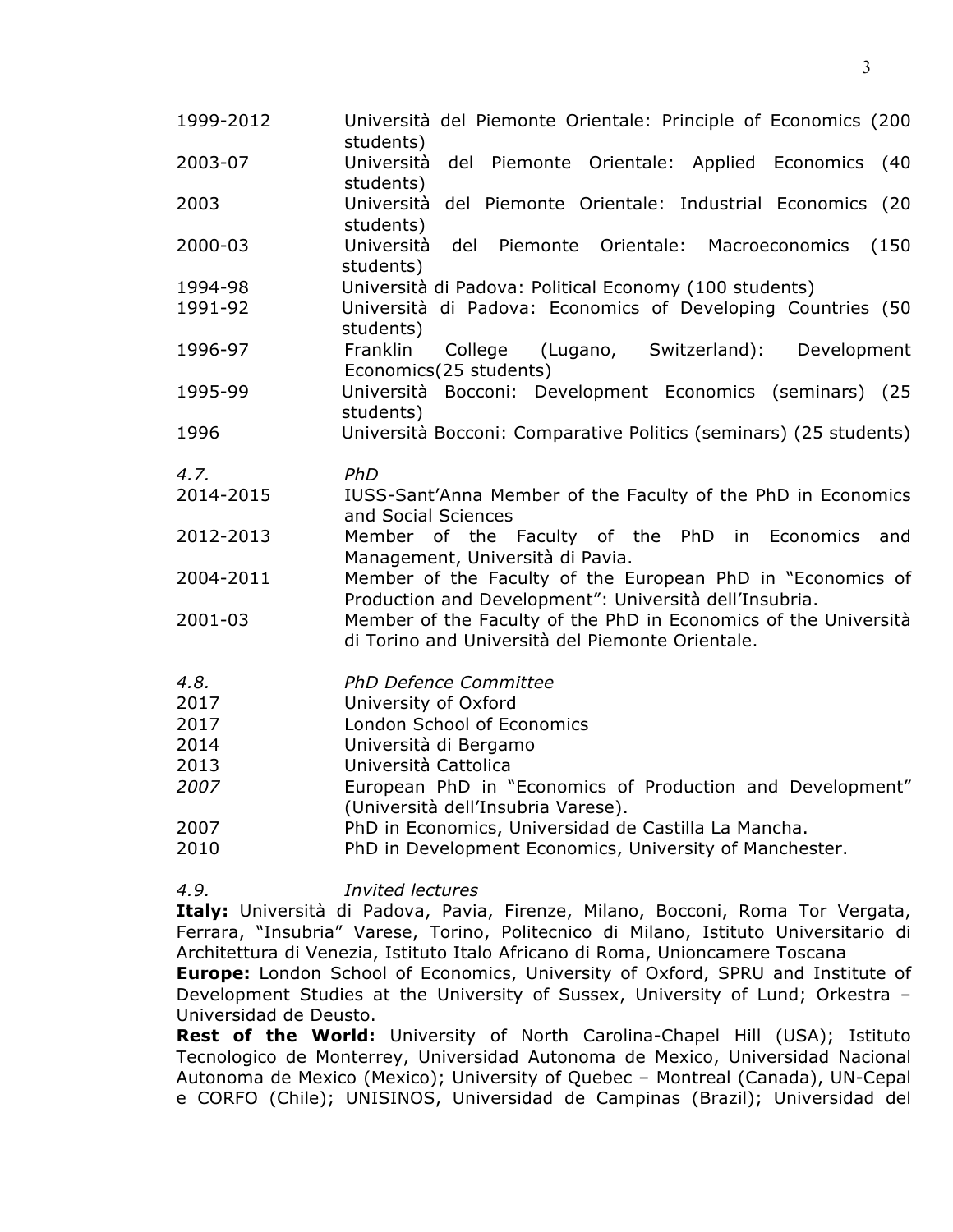Pacifico e Universidad Catolica de Lima (Peru); Seoul National University (South Korea), UNU-Merit (Maastricht, NL); University of Reading (UK).

# **5. Research**

*5.1. Main research interests*

Innovation; Regional Development; Clusters; Global Value Chains; Multinationals, University-Industry Links, Emerging Countries.

- *5.2. Coordination of research programmes*
- 2017 IMF: "The potential for development of inward FDIs: An empirical comparative analysis on Vietnam and Sub-Saharan African countries
- 2015 UNU-MERIT: "Local innovation in Global Value Chains"
- 2014 IADB-Compete Caribbean: "Clusters in the Caribbean Region"
- 2013 OECD: "Italian Clusters Today"
- 2012 Riskbankens Jubileumsfond: "Technology driven foreign direct investment: Implications for the negotiation of International (bi and multilateral) Investment Agreements" in collaboration with CIRCLE (University of Lund), ISI-Fraunhofer, International Institute of Information Technology (Bangalore) and the Graduate University of the Chinese Academy of Sciences.
- 2012 IADB: "Study on Gender Composition and Firm's Access to Finance in the Caribbean: Barbados, Jamaica, and Trinidad and Tobago"
- 2011 ORKESTRA: "The Basque Wind Energy Cluster: A Value Chain Analysis".
- 2008-10 CASCC (Centro Alti Studi sulla Cina Contemporanea) and Chatham House (UK): "An analysis of the impact of Chinese FDIs in Italy" in collaboration with Università di Bologna, Università di Roma 3 and Università Bocconi.
- 2008-2010 PRIN (Italian Ministry of Research): "The internalization process of emerging countries".
- 2005-2007 Inter American Development Bank (Washington): "Clusters and Global value chains in Latin America".
- 2005-2007 PRIN (Italian Ministry of Research): "An analysis of the impact of internazionalization on local production systems".
- 2005-2007 Fondazione CRT Progetto Alfieri (Turin): "The wine industry between innovation and globalization: a comparative analysis of Piemonte, Sud Africa and Cile".
- 2005-2007 MIUR-INTERLINK; Coordination of a research network involving researchers from the Graduate Business School University of Cape Town, Universidad de Chile and Universidad de Cuyo (Argentina) on "The impact of science on the wine industry in emerging countries".
- 2004-2005 Fondazione CRT (Turin): "Micro credit and local development: a comparative study on Latin American case" (in collaboration with University of Bergamo and Fondazione Giordano dell'Amore).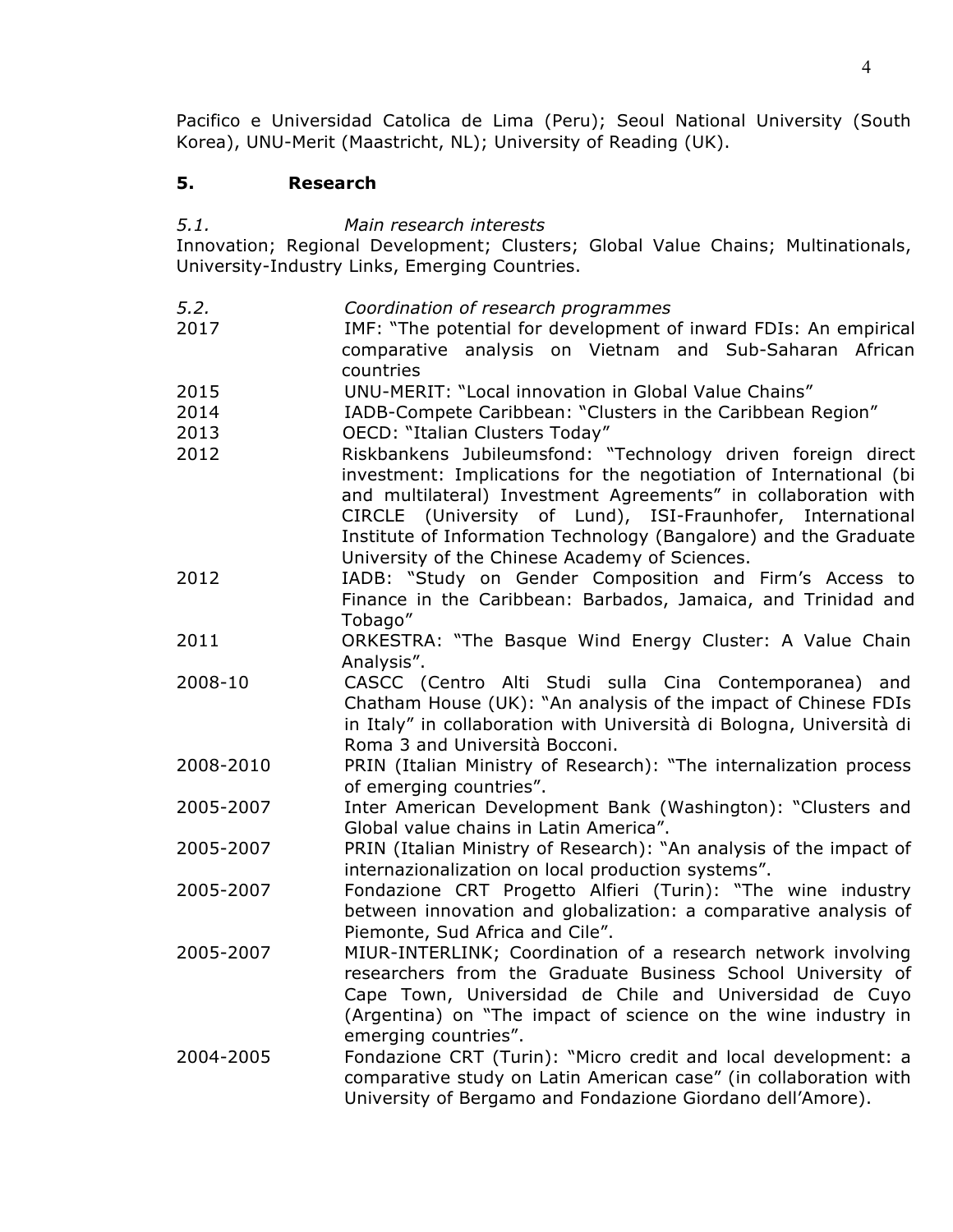| 2003-2005 | PRIN (Italian Ministry of Research): "Local Production Systems<br>and Global Value Chains".                                                                                                 |
|-----------|---------------------------------------------------------------------------------------------------------------------------------------------------------------------------------------------|
| 2004      | (Turin): "Knowledge dissemination<br><b>IRES</b><br>Piemonte<br>and<br>information contacts in an Italian wine local system".                                                               |
| 2003      | Inter American Development Bank (Washington): "Value chains:<br>an analysis of the international experiences".                                                                              |
| 2001      | Eclac -United Nations (Santiago, Chile): "Business development<br>service centres in three Italian regions: Lombardia, Veneto and<br>Emilia Romagna and its implication for Latin America". |
| 5.3.      | Participation in research programmes                                                                                                                                                        |
| 2003      | Università del Piemonte Orientale: "Adoption and use of ICTS in<br>Italian industrial districts".                                                                                           |
| 2001-2003 | Institute of Development Studies, University of Sussex: "The<br>Interaction of Global and Local Governance. Implications for<br>Upgrading".                                                 |
| 2000      | Eclac -United Nations (Santiago, Chile): "The leather and<br>footwear sector in Latin America".                                                                                             |
| 1999      | ISPI, Institute for Studies in International Politics (Milan):<br>"Structural reforms in the South Korean economy after the<br>financial crisis".                                           |
| 1998      | Fondazione D'Agliano (Turin): "Best practices in SMEs' support<br>policies".                                                                                                                |
| 1996-1997 | of Development Studies, University of Sussex:<br>Institute<br>"Collective efficiency and small scale industry".                                                                             |
| 1995      | Bocconi: "South Korea: a<br>Università<br>of<br>late<br>case<br>industrialization".                                                                                                         |
| 1993      | Italian National Research Council: "Scientific parks as an<br>instrument for innovation diffusion".                                                                                         |
| 1992      | Italian National Research Council: "Services and infrastructures<br>for the internationalisation of Italian small enterprises".                                                             |
| 1990      | ISPI, Institute for Studies in International Politics, (Milan):<br>"Industrialisation and technological development in South<br>Korea".                                                     |
| 1989      | IFO-Institut (Munich): "An empirical assessment of factors<br>shaping regional competitiveness in problem regions".                                                                         |
| 1989      | Istituto Italo Africano (Rome): "An empirical assessment of<br>factors shaping regional competitiveness in problem regions".                                                                |
| 1988      | Istituto Italo Africano (Rome): "Rural credit and savings in<br>Senegal".                                                                                                                   |
| 1987      | Università Bocconi (Milan): "New technologies, new products and<br>new skills. Some success stories in the textile-clothing sector".                                                        |
| 1987      | Institute<br><b>IRER</b><br>Research<br>of Lombardy (Milan):<br>"Product<br>innovation in the metropolitan area of Milan".                                                                  |
| 1986      | Centre for Urban and Regional Development Studies, University<br>of Newcastle: "Advanced Technology Policies and Strategies in<br>Developing Regions".                                      |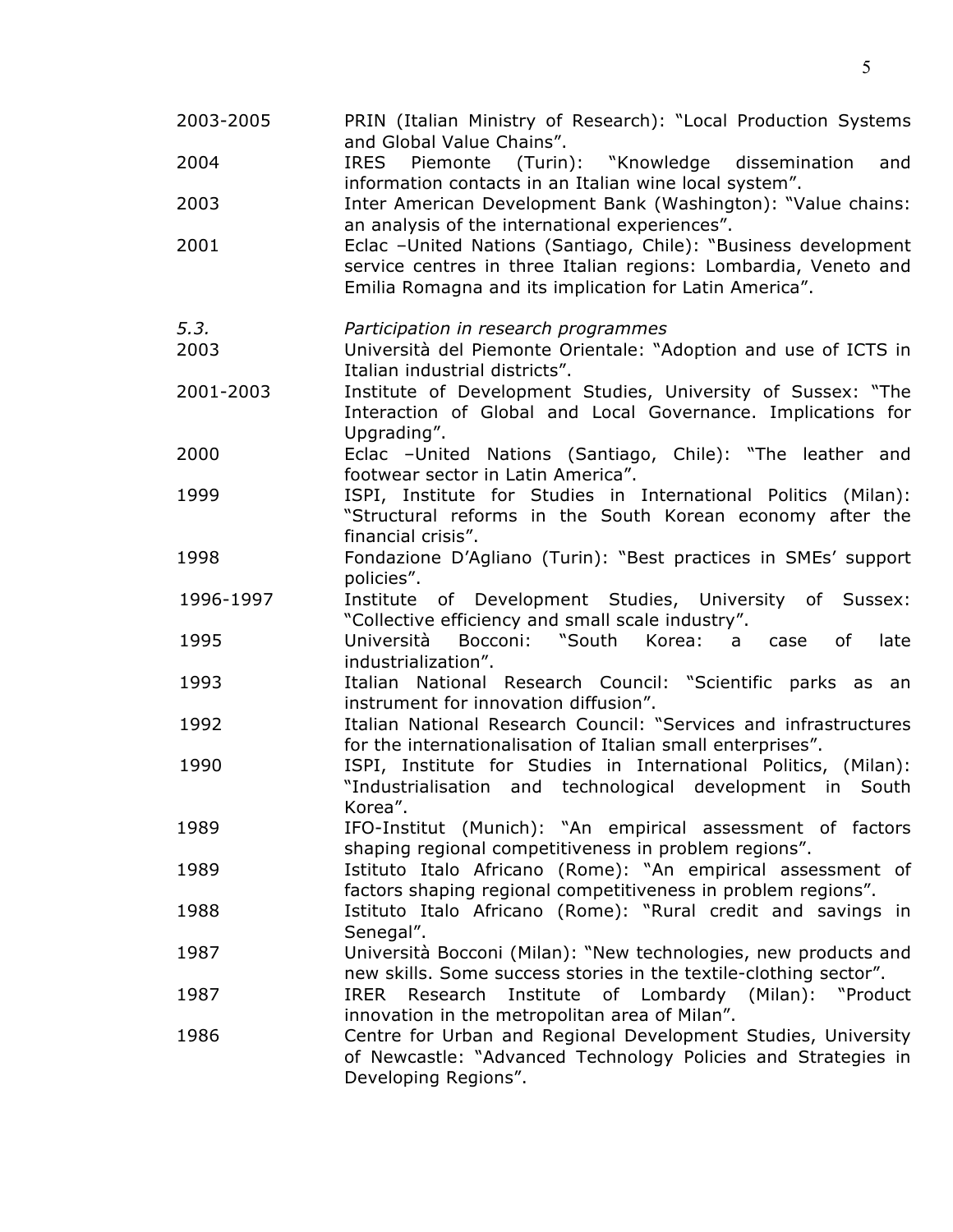1986 Istituto Universitario di Architettura (Venice): "The economic space in the politics of international organization". 1986 GREMI (Group de Recherche Européen sur les Milieux Innovateurs): "The Milan High-Tech and Innovation Field".

#### **6. Consultancies to governmental bodies**

#### **International organizations**

• OECD, EU Commission DG Enterprise and Industry; CDE-Center for the Development of Enterprise; ILO; IMF, IADB; IADB Multilateral Investment Fund; ITC; UNIDO; UNCTAD, UN-CEPAL; UNU-MERIT.

#### **Local and National Bodies**

• Regione Emilia Romagna; Istituto di Ricerca della Lombardia; Regione Lombardia; Provincia di Novara; ENEA.

**Field experience in** Argentina, Brazil, Bolivia, Chile, Ghana, Jamaica, Honduras, Mexico, Nicaragua, Paraguay, Peru, Senegal, South Africa, Trinidad and Tobago.

## **7. Dissemination**

- *7.1. Organization of conferences and workshops*
- 2013 COST Conference: "The impact of emerging multinationals on global development", (Politecnico di Milano, Milan).
- 2010 Workshop PRIN: "The internalization process of emerging countries" (Università del Piemonte Orientale, Novara).
- 2009 International Seminar: "The role of innovation and science in the wine industry" (Università del Piemonte Orientale, Novara).
- 2009 4th Italian-Korean Workshop (Fondazione Einaudi, Turin and Università del Piemonte Orientale, Novara).
- 2008 Researchers' Night: "Wine and Science: New vs. Old World" (Università del Piemonte Orientale, Novara).
- 2007 Workshop PRIN: "New forms of division of labour, innovation and local development" (Università del Piemonte Orientale, Novara).
- 2007 Lezioni Aisre: "Local Systems, industrial districts, clusters: analytical models modelli, methodology and empirical evidence" (Università del Piemonte Orientale, Novara).
- 2005 Workshop PRIN: *"*Local systems, global value chains and upgrading", (Università del Piemonte Orientale, Novara).
- 2004 XXV National Conference of Regional Science (AISRE) local organiser (Università del Piemonte Orientale, Novara).
- 2003 Eadi Workshop: "Clusters and Global Value Chains in the North and the Third World" (Università del Piemonte Orientale, Novara).
- *7.2.Invited Speaker*
- 2017 Workshop on Institutions, Individual Behaviour, and Economic Outcomes (Corte)
- 2017 Uddevalla Symposium (Trollhättan)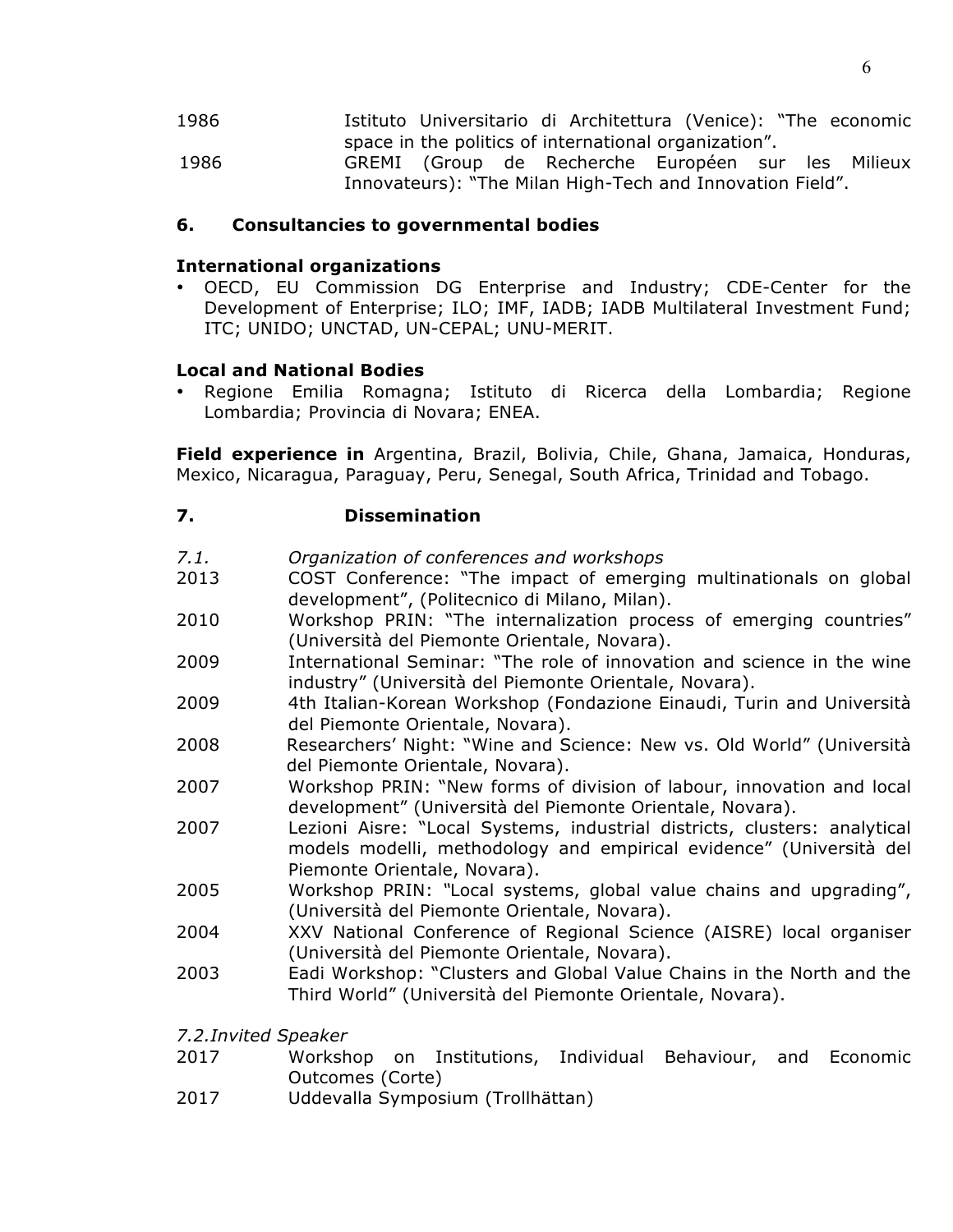European Trade Union Institute (Bruxelles) German Development Institute (Bonn) 2016 Compete Caribbean (Bridgetown) University of Utrecht (Utrecht) CICALICS Academy (Beijing) Geography of Innovation Conference (Toulouse) Queen Mary University – Local Context and Challenges of Innovation in China (London) SIEPI – Italian Society of Industrial Policy – Annual Conference (Milan) 2014 CIRCLE –  $10^{th}$  Anniversary Conference (Lund, Sweden) RIAC, VII Americas Competitiveness Forum (Port of Spain, Trinidad) Ministry of Finance, Productivity Awareness Week (St. Lucia) UNCTAD Experts Meeting on Upgrading in Global Value Chains (Geneva) OECD Experts Meeting for The African Economic Outlook on Global Value Chains (Paris) SPRU University of Sussex (Brighton) London School of Economics (London) Seoul National University (Seoul) MIF-Inter American Development Bank (Washington) UNESCO-World Innovation Forum (Kuala Lumpur) UNAM Book Launching (Mexico City). OECD – WB – CEPAL – IADB Latin America Prospects for Upgrading in Global Value Chains (Colegio de Mexico – Mexico City). 2012 Associazione Rossi Doria Book Launching (Legacoop – Roma). GLOBELICS Book launching (Buenos Aires). 2011 International Trade Center and CIBER, University of Maryland - Book launching (Washington). World Bank – BBL Seminar (Washington). EU Commission, DG Enterprise & Industry- Final Conference 'Dynamics in Sectoral Innovation: Impact on Value Chains and Policy Implications' of the Sectoral Innovation Consortium (Bruxelles). ORKESTRA Competitiveness Day 2011 (San Sebastian). ORKESTRA – Debates Competitivos (San Sebastian). 2010 ORKESTRA and Universidad de Deusto-  $1<sup>st</sup>$  Meeting on Innovative and Competitive Territories (San Sebastian). Ministry of Economic Development – Abu Dhabi. Annual Conference of the Seoul Journal of Economics – Seoul National University (Seoul). World Knowledge Forum (Seoul). CDE – Center for the Development of Enterprise – Seminar on Global Value Chain and the cluster approach (Trinidad). University of Oxford – Conference in honour of Frances Stewart (Oxford). Universidad Nacional Autonoma de Mexico (Mexico City). VII Knowledge Economy Forum della World Bank (Ancona). Science and Technology Policy Institute (Seoul).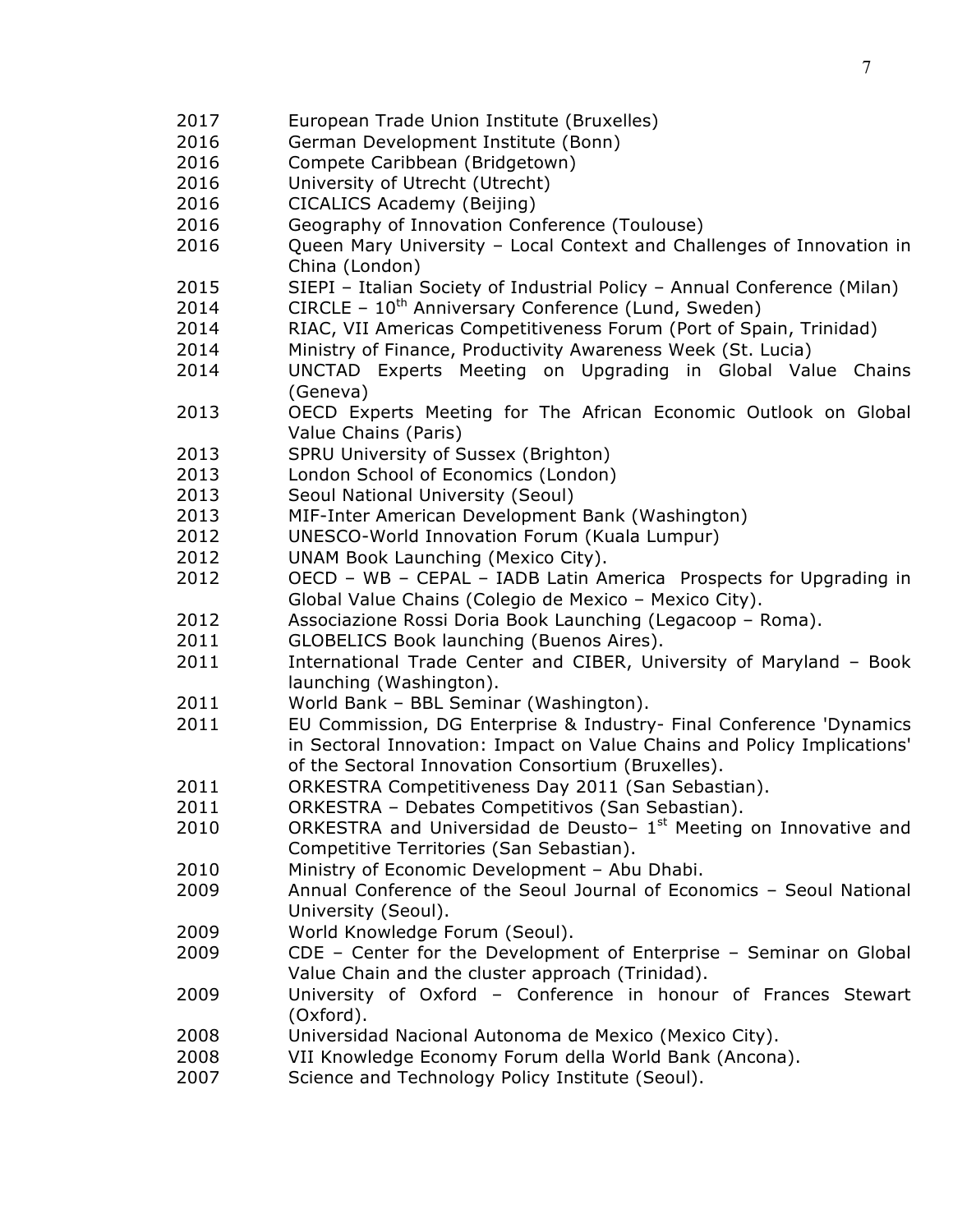- Institutions, Innovations and Industrial Dynamics in Emerging Economies, The Open University (London).
- CORFO (Santiago).
- Fondazione Courmayeur Workshop on Chinese and Indian Multinationals in Europe, (Courmayeur).
- UNCTAD, Expert Meeting (Geneva).
- Inter American Development Bank (Washington).

Comune di Milano - Milano con l'Africa, (Milano).

OECD - East West Cluster Conference (Udine).

- Inter American Development Bank (Washington).
- Estado de Rio Grande do Sul Conference on Industrial Districts and Clusters, (Porto Alegre).
- Instituto de Economia, Università di Campinas (Campinas).
- Annual Conference, The Competitiveness Institute (Varese).
- Instituto Tecnologico de Monterrey International Conference on Factory Automation, (Monterrey).
- UNIDO (United Nations for Industrial Development) Industrial automation in Latin America (Vienna).
- *7.3. Participation to conferences and workshops 2000 onwards*
- Academy of International Business (Vancouver)
- Proximity of innovation (Utrecht)
- Società Italiana degli Economisti (Bologna)
- Globelics (Ankara)
- European Regional Science Association (Palermo)
- Society for the Advancement of Socio-Economics (Milan)
- Globelics (Hangzhou)
- OFDI Conference, Copenhagen Business School (Copenhagen)
- China Goes Global, Harvard University (Boston)
- GLOBELICS *The changing geography of science in wine: Evidence from emerging countries (*Buenos Aires).
- Associazione Italiana di Scienze Regionali (Torino) "*An empirical study on emerging MNE subsidiaries and on their strategic asset seeking strategies?*"
- "*Chinese FDI in Italy" -* University of Manchester Rising Powers and Global Standards: Identifying a new research and policy agenda and Asialics Conference (2009, Hong Kong); Globelics Conference on "Emerging Multinationals" (2008, Copenhagen Business School).
- GLOBELICS "Bridging Researchers and the Openess of the Wine Innovation Systems in Chile and South Africa" (University of Malaya - Kuala Lumpur).
- Associazione Italiana di Scienze Regionali (Aosta) "*Regional innovation systems and Value Chains: An empirical analysis of the location determinants of MNCs in the European regions*"
- DIME Workshop "*Systems of innovation and value chains: an empirical of MNC location strategies in the European regions*" (Utrecht University).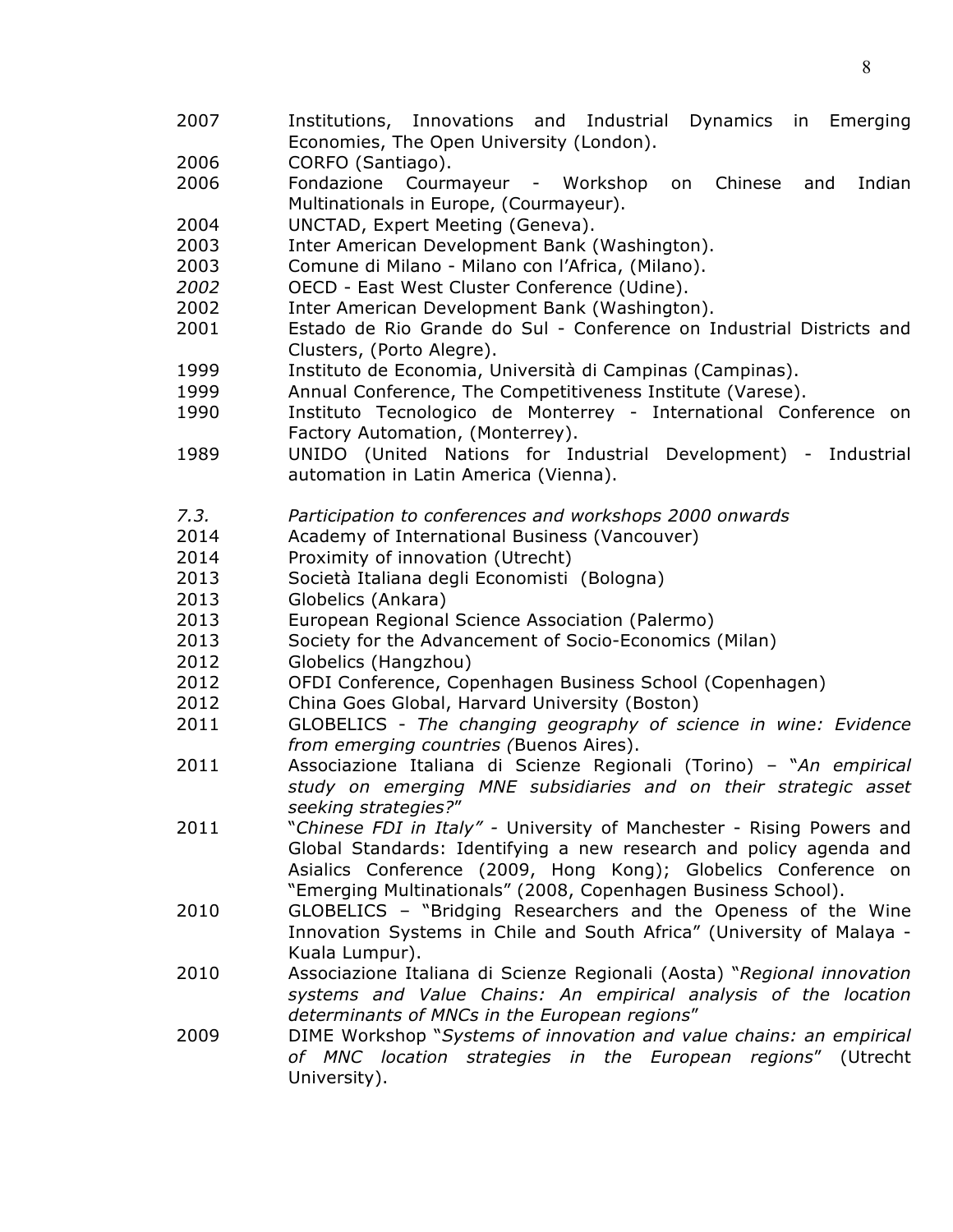- 2009 Associazione Italiana di Scienze Regionali (Firenze) and DRUID Conference, Copenhagen Business School (2008) '*Do global pipelines really enhance knowledge diffusion in clusters?*'.
- 2009 2008 SLPTMD Conference Confronting the Challenge of Technology for Development: Experiences from the BRICS (University of Oxford), EAEPE Conference (Rome) and Globelics Conference (Mexico City) *'Innovation systems and Global Value Chains'.*
- 2008 SLPTMD Conference Confronting the Challenge of Technology for Development: Experiences from the BRICS (University of Oxford) "*Catching up and Sectoral Systems of Innovation: A Comparative Study on the Wine Sector in Chile, Italy and South Africa*".
- 2008 Italian Trade Studies Group (Lecce), III Workshop Prin, "New forms of division of labour, innovation and local development" (2007), III Workshop Prin "New forms of division of labour, innovation and local development" (2007) and AISRE - Conferenza Italiana di Scienze Regionali (Bolzano, 2007) *'The international specialisation patterns of Italy: An Analysis Based on Provincial Data?*'.
- 2007 ALTEC Associacion Latino-Iberoamericana de Gestion Tecnologica (Santiago del Cile) and Associazione Italiana di Scienze Regionali (Bolzano) '*Why Researchers Collaborate with Industry: An analysis of the wine sector in Chile, South Africa and Italy'*.
- 2007 Third Korean Italian Workshop (Seoul) '*Italian SMEs and industrial districts on the move: Where are they going?'.*
- 2006 Enometrics (Universitè de Bordeaux), Annual Conference Schumpeter Society (Nice) and Annual Conference of the European Regional Science Association (Volos) '*The Role of Research in Wine: the Emergence of a Regional Research Area in an Italian Wine Production System'.*
- 2006 Globelics (Global Network for Economics of Learning, Innovation, and Competence Building Systems) Annual Conference, Trivandrum, India and PRIN Conference (Bologna 2005) *'Global Value Chains and Technological Capabilities: A Framework to Study Industrial Innovation in Developing Countries'.*
- 2005 AISRE Conferenza Italiana di Scienze Regionali (Naples), Enometrics (Università di Macerata), DRUID Conference (Copenhagen) '*Knowledge dissemination and information contacts in an Italian wine local system'.*
- 2004 GLOBELICS Conference "Innovation systems and development: emerging opportunities and challanges" (Bejing), AISRE - Conferenza Italiana di Scienze Regionali (Novara) and Annual Conference of Schumpeter Society (Università Bocconi, Milan), PRIN Conference (Bologna, 2003) and EADI Workshop (Novara, 2003) *'Upgrading in global value chains: lessons from Latin American clusters*'.
- 2003 Associazione Italiana di Scienze Regionali (Perugia) and EAEPE Conference (Maastricht) '*ICTs in Industrial Districts: An Empirical Analysis on Adoption, Use and Impact in the Biella Textile District*'.
- 2003 Conference in honour of Professor Sebastiano Brusco*:* Clusters, Industrial Districts and Firms: the Challenge of Globalization (Modena) and ICE Conference on Internationalization of industrial districts '*The*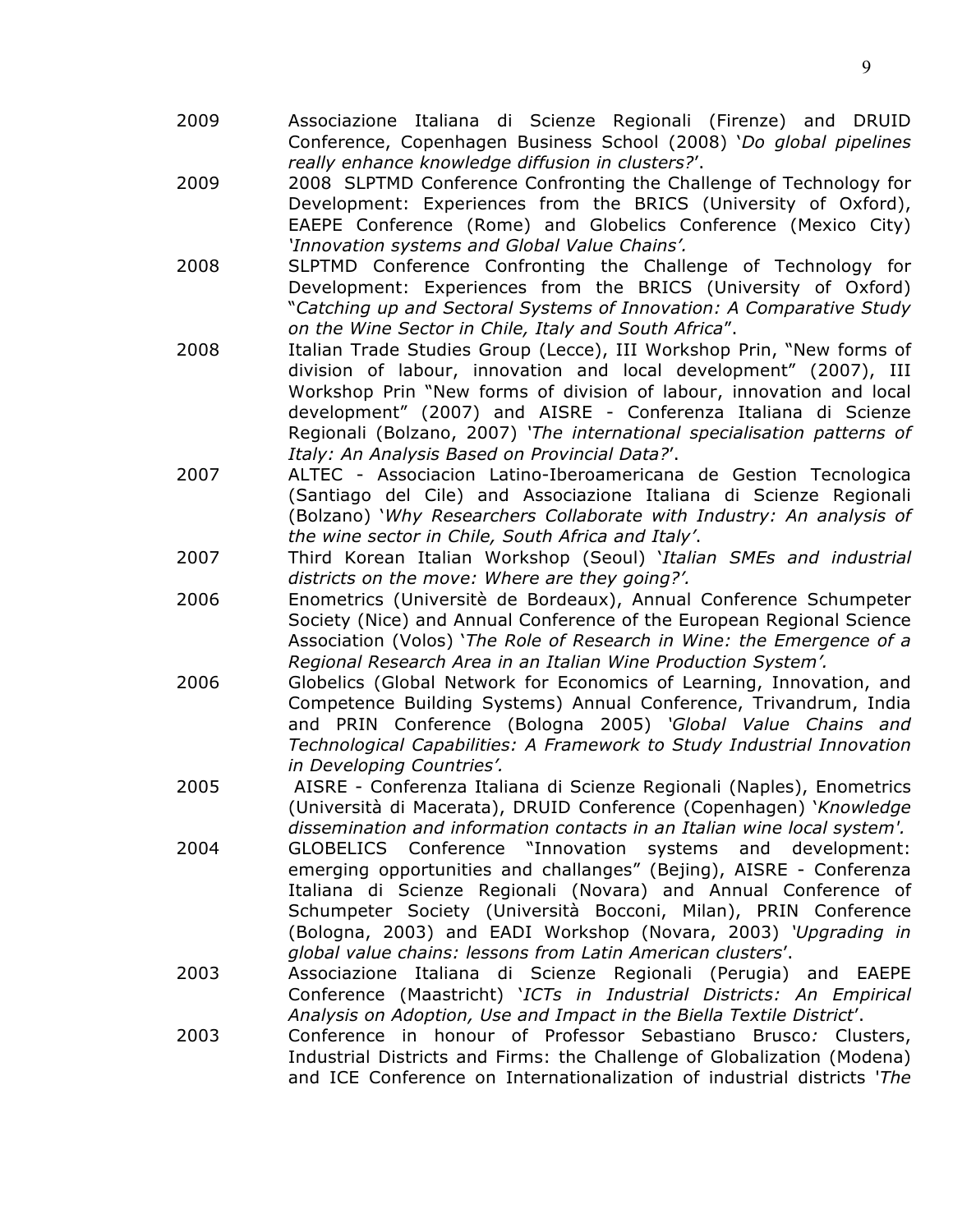*effects of globalization on Italian industrial districts: Evidence from the footwear sector*'.

- 2003 Korean and the world economy II (University of Washington, Seattle) '*Is Korea catching up? An analysis of labour productivity growth in South Korea*' .
- 2003 Conference of the Regional Science Association (Pisa) and AISRE Conferenza Italiana di Scienze Regionali (Reggio Calabria, 2002) '*Business Development Service Centres in Italy: An empirical analysis of three notable regional experiences - Emilia Romagna, Lombardia and Veneto*'.
- 2003 Conference of the Regional Science Association (Pisa) and XXIII Conferenza Italiana di Scienze Regionali (Venice, 2001) "*How globalisation affects Italian industrial districts: The case of Brenta'.*

| 8.        | Grants                                                      |
|-----------|-------------------------------------------------------------|
| 1988-1990 | Fondazione Einaudi (Turin) PhD Program University of Sussex |
| 1987      | Fondazione D'Agliano (Turin) Master University of Oxford    |
| 1986      | Istituto Italo Africano (Rome) Training Program in Senegal  |

## **9. Referee and Editorial Assignments**

**Journals:** Annals of Regional Science, Canadian Journal of Development Studies, Development and Change, Development Policy Review, Economia Politica, Economic Geography, El Trimestre Economico, Environment and Planning A, European and Planning Studies, European Journal of East Asian Studies, European Urban and Regional Studies, Entrepreneurship and Regional Development, Environment and Planning A, Geografiska Annaler B, Giornale degli Economisti, Global Networks, Growth and Change, Industrial and Corporate Change, Industry and Innovation, International Journal of Operations and Production Management, International Journal of Technology and Globalization, Journal of African Economies, Journal of Development Studies, Journal of Evolutionary Economics, Journal of International Business Studies, Journal of Planning Educational & Research, Journal of Small Business Management, Oxford Development Studies, Papers in Regional Science; Ricerche Economiche, Rivista Italiana degli Economisti, Rivista di Scienze Economiche e Sociali , Regional Studies, Research Policy, Review of International Political Economy, Small Business Economics, Scienze Regionali: Italian Journal of Regional Science, Savings and Development, Studies in Comparative International Development, The Economic History Review, Urban Studies, World Development.

**Publishers:** Ashgate, Edward Elgar, Princeton University Press.

**Funding institutions**: Netherlands Organisation for Scientific Research (NL); Swiss National Science Foundation (CH); Economic Social Research Council (UK), Honk Kong University Grants Committee, National Science Foundation (USA); Center for Advanced Studies at the Norwegian Academy of Sciences and Letters (Norway), National Research Foundation (South Africa), Netherlands Organisation for Scientific Research (NL); Consorcio de Investigación Económica y Social (Peru), PRIN (Italian Ministry of Research); Università di Padova.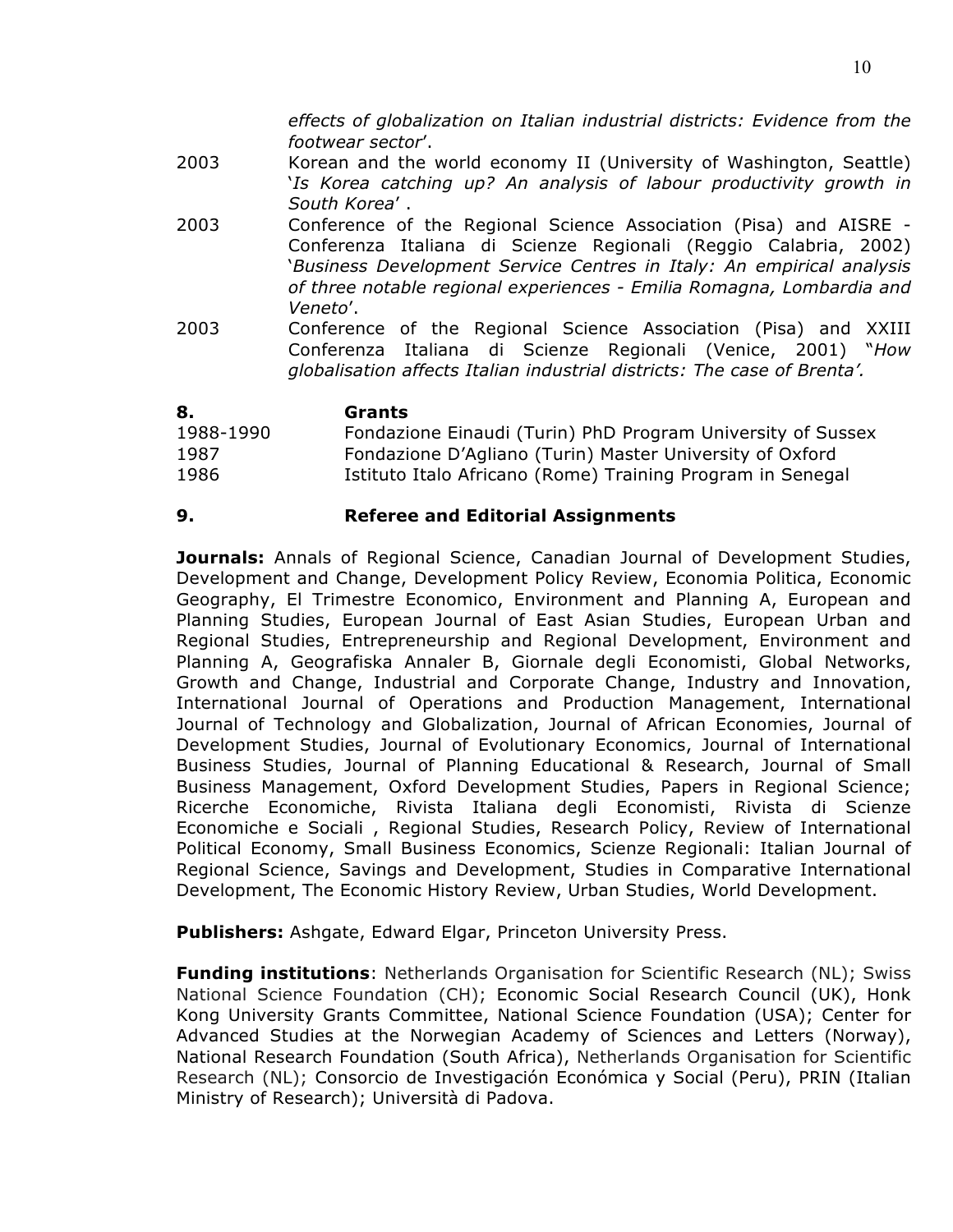Member of the Editorial Committee of Italian Journal of Regional Science (until 2009).

Member of the Editorial Review Board of the Journal of International Business Studies (since 2103).

Area Editor of the International Journal of Emerging Markets (2016).

Editor of Italian Economic Journal (since October 2016).

#### **10. Administrative charges**

- Deputy Director of the Department of Economics, Università del Piemonte Orientale (2008-2012).
- President of the Library, Faculty of Economics, Università del Piemonte Orientale (2003-2007).
- Member of the International Relations Committee, Università del Piemonte Orientale (2009-2012).
- Member of the commission for the revision of the University Statute, Università del Piemonte Orientale (2011).

## **11. Other Activities**

- Member of the scientific board Società Italiana degli Economisti (since October 2016).
- Member of the scientific board of Associazione Italiana di Scienze Regionali (2004-2010).
- Member of the scientific board of Agorà Scienza, association among the four universities in Piemonte aimed at bridging science and society (2009-2011).
- Member of the International Advisory Board of CIRCLE, Lund University (Sweden) (from 2013).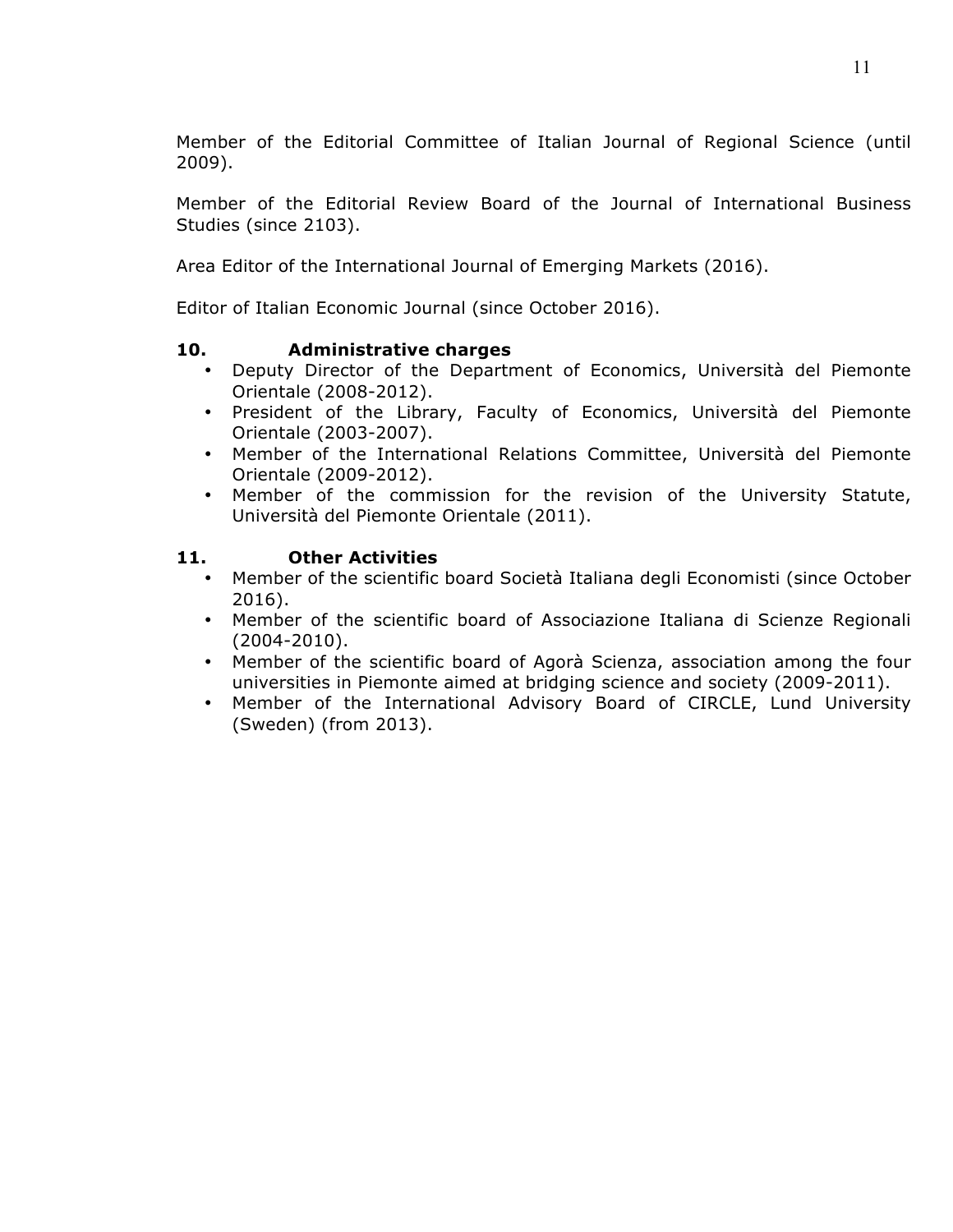#### *Pubblications*

*Impact* **(31st March 2017) Google Scholar**: citations 6116, h-index 33 **SCOPUS:** citations 1265, h-index 17 **ISI-Web of Science**: citations 737, h-index 14

- Rabellotti R., 2017, Gradual Catch Up and Enduring Leadership in the Global Wine Industry, *Research Policy*, 46(2): 417-30 (with Morrison A.).
- Rabellotti R., 2016, Regional strategic assets and the location strategies of emerging countries' multinationals in Europe, *European Planning Studies*, 24(4): 645-667 (with Crescenzi, R. and Pietrobelli, C.).
- Rabellotti R., 2016, "Is Co-Invention Expediting Technological Catch Up? A Study of Collaboration between Emerging Country Firms and EU inventors", *World Development*, 77, 16: 192-205 (with E. Giuliani and A. Martinelli).
- Rabellotti R., 2015, "Chinese and Indian Multinationals: A Firm-level Analysis of their Investments in Europe", *Global Economic Review*, 44, 4: 452-469 (with V. Amendolagine and C. Cozza).
- Rabellotti R., 2015, "The impact of outward FDI on the performance of Chinese firms", *China Economic Review*, 36, December, 42-57 (with C. Cozza and M. Sanfilippo).
- Rabellotti R., 2015, "Multinational enterprises from emerging economies: What theories suggest, what evidence shows. A Literature Survey", *Economia e Politica Industriale*, 42:3, 343-370 (with Amighini A., Cozza C., Giuliani E. and Scalera V.).
- Rabellotti R., 2015, "Proximity and Scientific Collaboration: Evidence from the Global Wine Industry", *Tijdschrift voor economische en sociale geografie* 106, 2: 205-219 (with Cassi L. and Morrison A.).
- Rabellotti R., 2014, "Barking up the wrong tree? Measuring gender gaps in firms' access to finance", *Journal of Development Studies,* 50, 10, 1430-44 (with A. Presbitero).
- Rabellotti R., 2014, Chinese Outward FDI: What Can Be Done with Firm-level Data?, *China and the World Economy*, 22, 6: 44-63 (with A. Amighini, C. Cozza and M. Sanfilippo).
- Rabellotti R., 2014, Geographical Distance and Moral Hazard in Microcredit: Evidence from Colombia, *Journal of International Development,* 26: 91-108 (with A. Presbitero).
- Rabellotti R., 2014, "Emerging-market MNEs investing in Europe. A typology of subsidiary global–local connections", *International Business Review,* 23: 680- 691 (with Giuliani E., Gorgoni S. and Guenther C.).
- Rabellotti R., 2014, "Innovation Drivers, Value Chains and the Geography of Multinational Corporations in Europe", *Journal of Economic Geography*, 14, 1053-1086 (with Crescenzi, R. and Pietrobelli, C.).
- Rabellotti R, 2013, "China's outward FDI: An industry-level analysis of hostcountry determinants", Frontiers of Economics in China, 8 (3), 903-936 (with A. Amighini and M. Sanfilippo)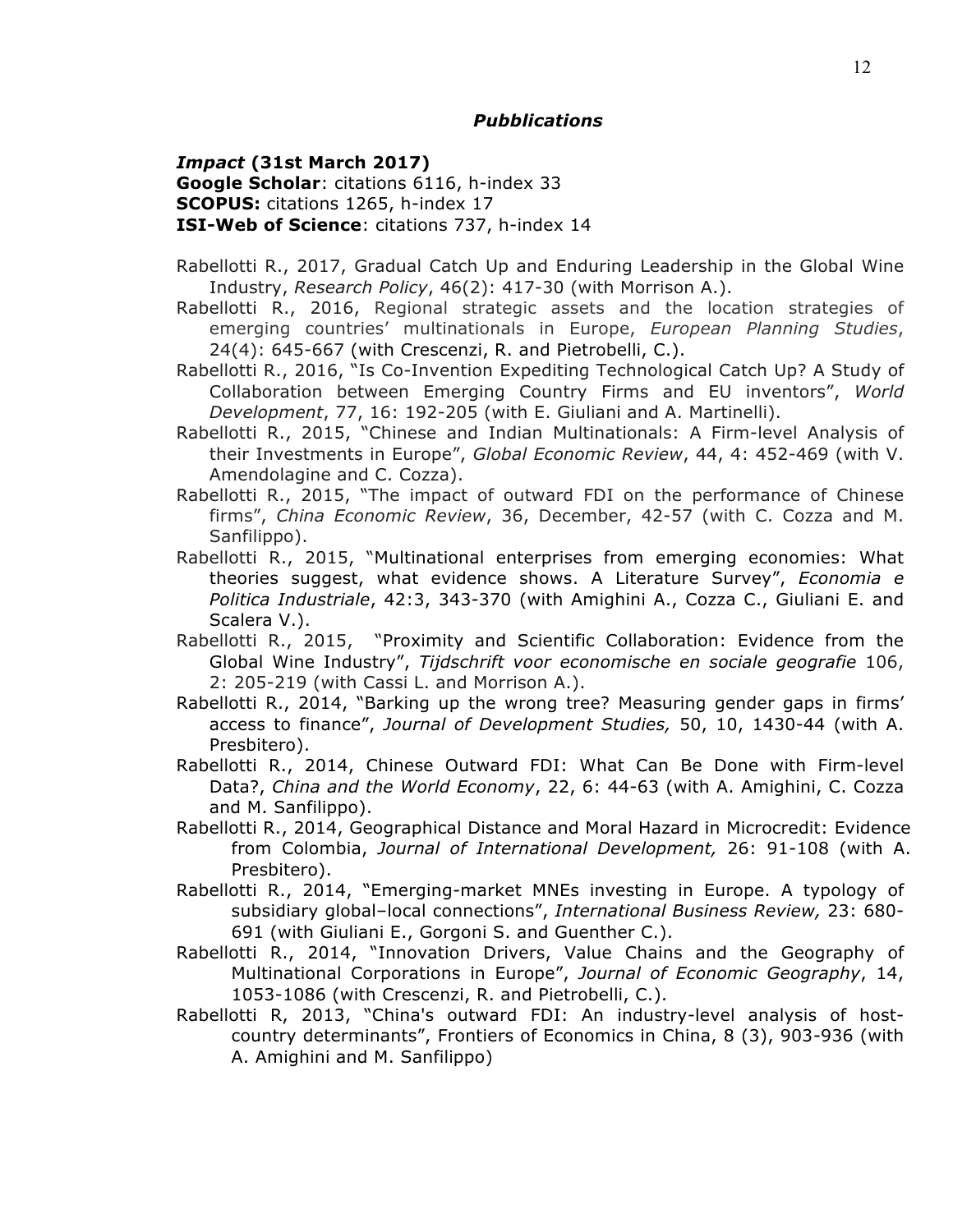- Rabellotti R., 2013, "Do Chinese State-Owned and private Enterprises Differ in their Internationalization Strategies?", *China Economic Review*, 27, 312-325 (with A. Amighini and M. Sanfilippo).
- Rabellotti R., 2013, "When do global pipelines enhance knowledge diffusion in clusters?", *Economic Geography*, 86, 1, 77-96 (with A. Morrison e L. Zirulia).
- Rabellotti R., 2013, "The resilience of clusters in the context of globalisation: The basque wind value chain"*, European Planning Studies*, 21, 7, 989-1006 (with A. Elola and M.D. Parrilli).
- Rabellotti R., 2012, "Universities in emerging economies: Bridging local industry with international science. Evidence from Chile and South Africa", *Cambridge Journal of Economics*, 36, 679-702 (with E. Giuliani).
- Rabellotti R., 2011, "Global Value Chains Meet Innovation Systems: Are There Learning Opportunities for Developing Countries?", *World Development* 9 (7), 1261-1269 (with Carlo Pietrobelli).
- Rabellotti R., 2011, "The "Marco Polo" effect: Chinese FDI in Italy", *International Journal of Technology and Globalization, 4(4), 277-291,* (with C. Pietrobelli & M. Sanfilippo).
- Rabellotti R., 2011, "Persistence versus Change in the International Specialization Pattern of Italy: How Much Does the 'District Effect' Matter?, *Regional Studies*  45 (3), 381–401, (con Amighini A., Leone M.).
- Rabellotti R., 2010, "Catching-up Trajectories in the Wine Sector: A Comparative Study of Chile, Italy and South Africa", *World Development* 38 (11), 1588- 1602 (with Cusmano L and Morrison A.)
- Rabellotti R., 2010, "Why do researchers collaborate with industry? An analysis of the wine sector in Chile, Italy and South Africa", *Research Policy*, 39(6): 748- 761 (with E. Giuliani, A. Morrison e C. Pietrobelli).
- Rabellotti R., 2010, "Outward FDI from developing countries MNEs as a channel for technological catch-up", *Seoul Journal of Economics*, 23(2), 239-261 (con A. Amighini e M. Sanfilippo).
- Rabellotti R., 2009, "Knowledge and information networks in an Italian wine cluster", *European and Planning Studies*, 17, 7, 983-1006 (with Andrea Morrison).
- Rabellotti R., 2009, "Italian SMEs and Industrial Districts on the move: where are they going?", *European and Planning Studies*, 17, 1, 19-41 (with Anna Carabelli, Giovanna Hirsch).
- Rabellotti R., 2008, "Global Value Chains and Technological Capabilities: A Framework to Study Industrial Innovation in Developing Countries", *Oxford Development Studies*, 36 (1): 39-58 (with Andrea Morrison and Carlo Pietrobelli).
- Rabellotti R., 2007, "Business Development Service Centres in Italy: close to firms far from innovation"*, World Review of Science, Technology and Sustainable Development, 4* (1): *38-55* (with Carlo Pietrobelli).
- Rabellotti R. 2007, "The Role of Research in Wine: the Emergence of a Regional Research Area in an Italian Wine Production System", *International Journal of Technology and Globalization* Vol. 3, No 2/3, 155- 178 (with Andrea Morrison).
- Rabellotti R., 2007, "ICTs in Industrial Districts: An Empirical Analysis on Adoption, Use and Impact in the Biella Textile District", *Industry and Innovation,* 14 (3): 277-303 (with Tommaso Ciarli).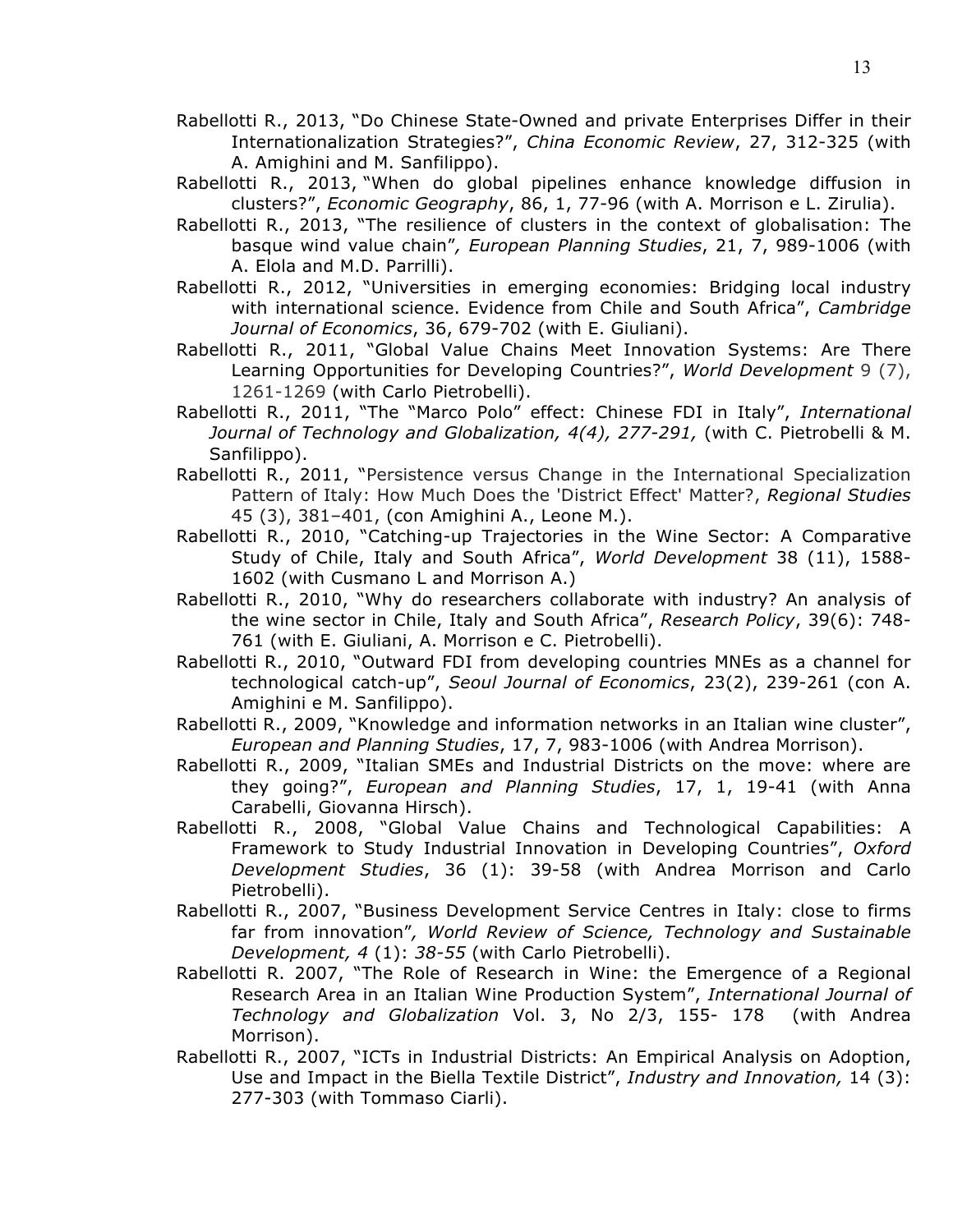- Rabellotti R., 2006, "Is Korea catching up? An analysis of labour productivity growth in South Korea", *Oxford Development Studies*, 34 (3): 323-339 (with Giulio Guarini e Vasco Molini).
- Rabellotti R., 2006, "The effects of globalization on Italian industrial districts: Evidence from the footwear sector", *European Planning Studies,* 14 (4): 485- 502 (with Alessia Amighini).
- Rabellotti R., 2005, "Upgrading in global value chains: lessons from Latin America clusters", *World Development*, 33 (4): 549-73 (with Elisa Giuliani and Carlo Pietrobelli).
- Rabellotti R., 2004, "An Empirical Study of the Determinants of Self-Employment in Developing Countries", *Journal of International Development*, 16: 803-820 (with Matteo Aqulina e Carlo Pietrobelli).
- Rabellotti R., 2004, "Distretti industriali e globalizzazione: *upgrading* e *downgrading* nella Riviera del Brenta", *Economia e Politica Industriale*.
- Rabellotti R., 2000, "La promozione del settore privato nei paesi in via di sviluppo: un approccio di mercato", L'Industria, Vol. 21, No. 2, 345-385.
- Rabellotti R., 1999, "Recovery of a Mexican Cluster: Devaluation Bonanza or Collective Efficiency?", *World Development*, 27 (9), 1571-1585.
- Rabellotti R., 1999, The internal heterogeneity in industrial districts in Italy, Brazil and Mexico, *Regional Studies*, 33 (2), 97-108 (with H. Schmitz).
- Rabellotti R., 1998, "Collective effects in Italian and Mexican footwear industrial clusters", *Small Business Economics*, 10 (3).
- Rabellotti R., 1995, "Is there an industrial district "model"? Footwear districts in Italy and Mexico", *World Development*, 23 (1) 29-41.
- Rabellotti R., 1992, "Technology and organisation in the Italian textile-clothing industry", *Entrepreneurship and Regional Development*, n.4 July-September, 271-285 (with R.Camagni).

## **Books**

- Rabellotti R., 2011, *Innovation and Catching Up: The changing geography of wine production*, Chelthenam: Edward Elgar (with Elisa Giuliani e Andrea Morrison).
- Rabellotti R., 2010, (ed.), *Federalismo e crescita: E' possibile una relazione virtuosa?*, Milan: Franco Angeli (with S. Lorenzini).
- Rabellotti R., 2008, *Economia della Corea*, Roma: Carocci Editore (with Giovanna Hirsch and Vasco Molini).
- Rabellotti R., 2007, (ed.), *Upgrading to Compete: SMEs, Clusters and Value Chains in Latin America*, Cambridge Mass.: Harvard University Press (with Carlo Pietrobelli).
- Rabellotti R., 2005, (ed.), *Clusters facing competition: the role of external linkages*, Aldershot: Ashgate (with Elisa Giuliani and Meine Pieter van Dijk).
- Rabellotti R., 2004, (ed.), *The Theory and Practice of Local Development Opportunities for Cooperation between Mediterranean Regions*, Firenze: Regione Toscana (with Nicola Bellini, Elisa Giuliani and Carlo Pietrobelli).
- Rabellotti R., (ed), 1999, *Efficienza collettiva e cluster di imprese: oltre l'esperienza italiana*, Il Mulino, Bologna (with Marco Di Tommaso).
- Rabellotti R., 1997, *External economies and cooperation in industrial districts: a comparison of Italy and Mexico*, McMillan and St.Martin's Press: London. (Translated in Persian).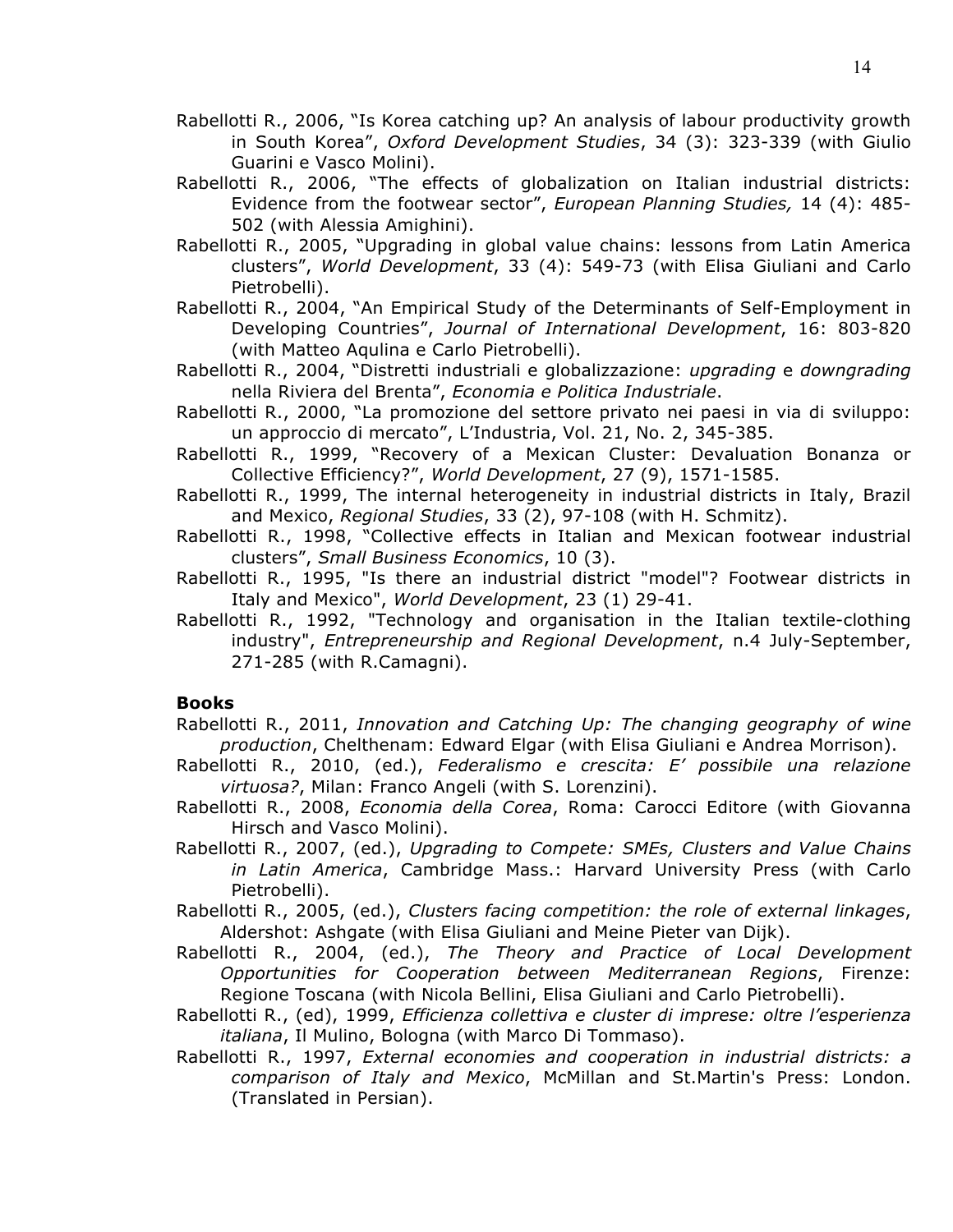- Rabellotti R., (ed), 1996, *Enterprise clusters and networks as sources of cooperation and technology diffusion for small firms in developing countries*, Frank Cass, London (with Meine Pieter van Dijk).
- Rabellotti R., 1995, *Corea del Sud*, Edizioni della Fondazione Agnelli, Torino.

#### **Chapters in books**

- Rabellotti, R., 2016, "Chinese and Indian acquisitions in Europe: The relationship between motivation and entry mode choice", in Risberg, A., King, D. and Meglio, O. (Eds), The Routledge Companion to Merger and Acquisition: 114-129, London: Routledge (with Piscitello L. and Scalera V.).
- Rabellotti R., 2014, Local Industrial Clusters in Italy, OECD Studies on SMEs and Entrepreneurs: Italy, Paris: OECD (with Elisa Giuliani).
- Rabellotti R. 2014, "China's outward foreign direct investments: an industry-level analysis of host-country determinants", in Li J. And Wang L, eds, *China's Economic Dynamics*, Abingdon: Routledge, 204-227(with A. Amighini & M. Sanfilippo).
- Rabellotti R., 2012, "What Drives Chinese Multinationals to Italy?" in Crescenzi R. and Percoco M. (Eds.), *Geography, Institutions and Regional Economic Performance*, Springer, 397-414 (with C. Pietrobelli and M. Sanfilippo).
- Rabellotti R., 2010, "Legami locali e globali e la struttura delle reti per la diffusione della conoscenza: un modello di simulazione", in Lorenzini S. e Rabellotti R., a cura di, *Federalismo e crescita: E' possibile una relazione virtuosa?*, Milano: Franco Angeli, 225-246 (con A. Morrison e L. Zirulia).
- Rabellotti R., 2010, "Le multinazionali dei paesi emergenti", in Gurrieri A.R., Lorizio M., Novi C., a cura di, *L'ascesa delle economie emergenti*, Milano: Franco Angeli, 67-82 (con A. Amighini e M. Sanfilippo).
- Rabellotti R., 2009, "Innovation systems and global value chains", in B.A. Lundvall, KJ Joseph, C. Chaminade and J. Vang (eds), *Handbook of innovation systems and developing countries*, Chelthenam: Edward Elgar, 214-238 (with C. Pietrobelli).
- Rabellotti R., 2009, "Il modello di specializzazione internazionale dell'Italia: nuova evidenza a livello provinciale", in Borri D. e Ferlaino F. (eds.), *Crescita e Sviluppo Regionale: Strumenti, Sistemi e Azioni*, Milano: Franco Angeli: 192- 216 (with A. Amighini e M. Leone).
- Rabellotti R., 2008, "Lo scambio d'nformazione e conoscenza nel settore vitivinicolo: un'analisi delle reti sociali" in Ciaschini M., e Socci C., eds, Economia del vino, Milano: Franco Angeli, 38-64 (with A. Morrison).
- Rabellotti R., 2008, "A Sectoral Approach to Global Value Chain and Cluster Development in Latin America", in Parrilli D., Bianchi P., Sugden R., eds., *High technology, productivity and networks: a systemic approach to the development of SMEs*, Basingstoke: Palgrave-Macmillan.
- Rabellotti R., 2008, "L'avanzata degli IDE cinesi in Italia", in Rapporto ICE, Roma: Istituto per il Commercio Estero (with A. Amighini e M. Sanfilippo)
- Rabellotti R., 2007, "Italian SMEs and Industrial Districts on the move: where are they going?", in Jerry Haar and Jörg Meyer-Stamer (eds) *Small Firms, Global Markets: Competitive Challenges in the New Economy*, Palgrave-MacMillan (with A. Carabelli and G. Hirsch).
- Rabellotti R., 2007, "Global Value Chains and Technological Capabilities: A Framework to Study Industrial Innovation in Developing Countries", in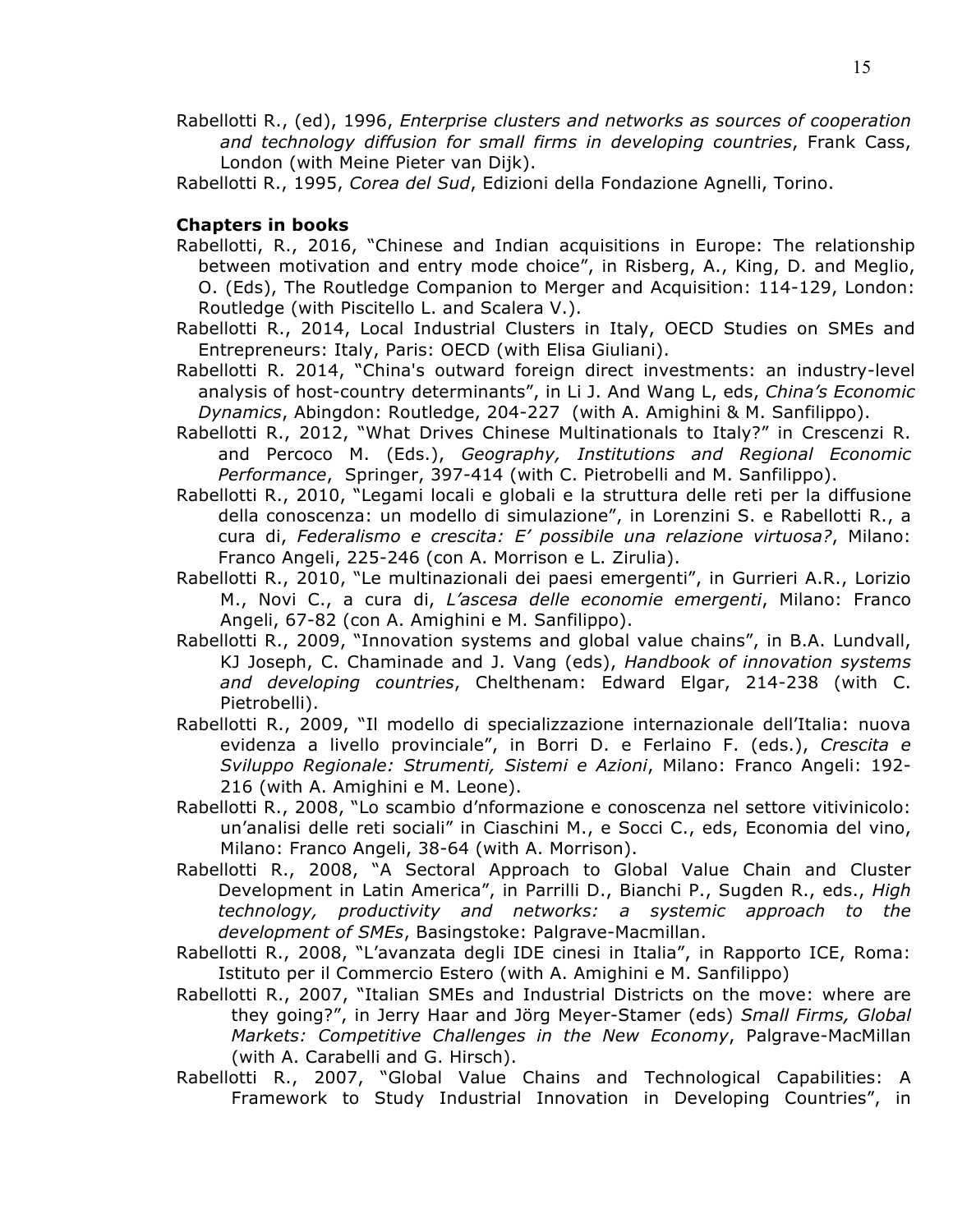Riccardo Leoncini and Sandro Montresor (eds.), *Dynamic Capabilities between Firm Organization and Local Systems of Production*, London: Routledge (with A. Morrison and C. Pietrobelli).

- Rabellotti R., 2007, "Globalization. Industrial districts and value chains", in Tsuji M., Giovannetti E., Kagami M. (eds.), *Industrial Agglomeration and New Technologies*, Chelthenam: Edward Elgar, 225-246.
- Rabellotti R., 2005, "Teoria e pratica nell'esperienza dei centri di servizio alle imprese in Italia. Implicazioni per i Paesi in via di Sviluppo" in Marzano F. (ed.) *Progresso economico, equità e disuguaglianze*, Bologna: Il Mulino (with T. Ciarli e C. Pietrobelli).
- Rabellotti R., 2005, "Un'Analisi Empirica del Self-Employment nei Paesi in Via di Sviluppo" in Marzano F. (ed.) *Progresso economico, equità e disuguaglianze*, Bologna: Il Mulino (with M.Aquilina e C. Pietrobelli).
- Rabellotti R., 2005, "Politicas para el mejoramento de las PYME en los clusters y cadenas de valor de Latinoamerica", in Cimoli M., Garcia B., Garrido C. (eds.), *El camino latinoamericano hacia la competitividad*, Siglo Veintiuno Editores, Mexico, 115-138 (with C. Pietrobelli).
- Rabellotti R., 2005, "Un enfoque sectorial de politicas para clusters y cadenas de valor en America Latina, in Parrilli M.D., Bianchi P., Sugden R. (eds.), Alta Tecnologia, Productividad y Redes, El Collegio de Tlaxcala, Mexico 379-403.
- Rabellotti R., 2004, "How globalisation affects Italian industrial districts: The case of Brenta" in H. Schmitz ed., *Local Enterprises in the Global Economy: Issues of Governance and Upgrading*, Cheltenham, Edward Elgar Publishers, 140-173.
- Rabellotti R., 2003, "Globalisation, industrial districts and value chains in M. Kagami, and M. Tsuji, eds., *Industrial Agglomeration: facts and lessons for developing countries*, Institute of Developing Economies, Tokyo: JETRO.
- Rabellotti R., 2003, "Il distretto della Rubinetteria del Piemonte Nord Orientale", Eliana Baici (ed.), *L'economia novarese. Analisi delle caratteristiche e prospettive del sistema economico provinciale*, Interlinea, Novara.
- Rabellotti R., 2001, Something new, something old: The South Korean Economy after the financial crisis", in Weber M. (ed.), *Reforming Economic Systems in Asia: A Comparative Analysis of China, Japan, South Korea, Malaysia and Thailand*, Edward Elgar, 61-94 (with Vasco Molini).
- Rabellotti R., 1997, "Footwear Production Systems in Italy: A Dynamic Comparative Analysis", in Ratti R. Bramanti A., Gordon R., eds., *The Dynamics of Innovative Regions*, Ashgate: Aldershot, 139-164 (with R. Camagni).
- Rabellotti R., 1996, "Footwear Industrial Districts in Italy and Mexico", in Van Djik and Rabellotti (eds.).
- Rabellotti R., 1996, "Reti di imprese In Messico: il caso del settore calzaturiero a Guadalajara e Leon", in M. Bagella, (ed.), *Internazionalizzazione della piccola e media impresa in America Latina*, Il Mulino: Bologna, 465-89.
- Rabellotti R., 1996, "Nuove forme di collaborazione tra imprese e sviluppo industriale del paesi emergenti: il caso di un parco industriale in Cile", in M. Bagella, (ed.), *Internazionalizzazione della piccola e media impresa in America Latina*, Il Mulino: Bologna, 345-65 (with Carlo Pietrobelli).
- Rabellotti R., 1995, "Alcune riflessioni sulla dinamica dei milieux calzaturieri in Italia", in Gorla G., Vito Colonna O. (eds.), *Regioni e Sviluppo: Modelli. Politiche e Riforme*, Franco Angeli, Milano, 161-184 (with R.Camagni).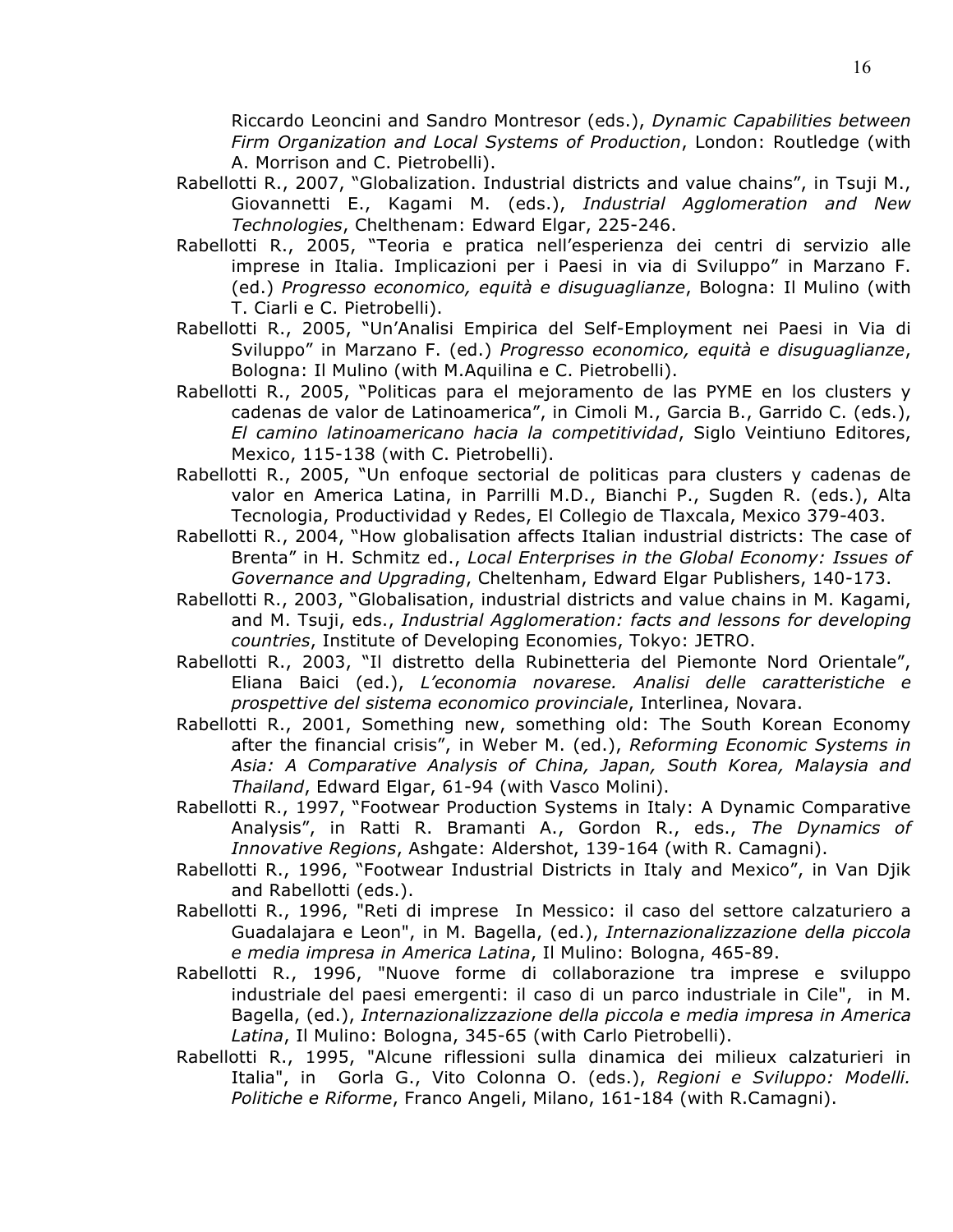- Rabellotti R., 1994, "Economie esterne e eterogeneità nel settore calzaturiero", in Garofoli G., Mazzoni R., (eds.), *Sistemi produttivi locali: struttura e trasformazione*, Franco Angeli, Milan.
- Rabellotti R., 1993, "New technologies and macro-organisational innovation: the case of the banking system and the textile industry in Italy", in *Transport and Communication Innovation in Europe*, Giannopoulos G.,, Gillespie A., Wandel S., eds., Bellhaven Press, Londra (with R.Camagni and R.Capello).
- Rabellotti R., 1992, "PME innovatrices et métropole industrielle dynamique: la zone nord de Milan", in Maillat D., Perrin J.C., eds. *Enterprises innovatrices et développement territorial*, EDES, Neuchatel (with R.Camagni).
- Rabellotti R, 1990, "Organisation: a variable in LDCs' industrial development", in Aldeman N., Ciciotti E., Thwaites A., eds, *Technological change in a special context. Theory, empirical evidence and policies*, Springer Verlag, Berlin.
- Rabellotti R., 1990, "Advanced Technology Policies and Strategies in Developing Regions" in Ewers H.J. and Allesch J., eds., *Innovation and Regional Development*, Walter de Gruyter, Berlin (with R.Camagni).
- Rabellotti R., 1988, "Innovazione e territorio in un'area di alta tecnologia: il nord-est milanese", in Irer-Progetto Milano, *La trasformazione economica della città*, Franco Angeli, Milan (with R.Camagni).
- Rabellotti R., 1986, "Innovation and Territory: the Milan High Tech and Innovation Field" in Ph. Aydalot, (a cura di), *Milieux Innovateurs en Europe*, GREMI, Parigi, 101-128 (with Roberto Camagni).

## **Working Papers**

- Rabellotti R., 2017, Italian Industrial Districts Today: Between Decline and Openess to Global Value Chains, CERTeT Working Papers, Università Bocconi, Milan (with Elisa Giuliani).
- Rabellotti R., 2017, Clusters in the Caribbean: Understanding their Characteristics, Defining Policies for their Development, IADB Discussion Paper 498, March, IADB, Washington (with Elisa Giuliani).
- Rabellotti R., 2015, Local Innovation and Global Value Chains in Developing Countries, UNU-MERIT Working Papers, 2015-022, Maastricht University (with Valentina De Marchi and Elisa Giuliani).
- Rabellotti R., 2015, The location strategy of multinationals from emerging countries in the EU regions, UNU-MERIT Working Papers, 2015-009, Maastricht University: Maastricht and LEQS Papers 93-2015 London School of Economics (with Riccardo Crescenzi and Carlo Pietrobelli).
- Rabellotti R., 2014, The Impact of Outward FDI on the Performance of Chinese Multinationals, BOFIT Discussion Papers 24, Bank of Finland, Helsinki (with Cozza C. and Sanfilippo M.).
- Rabellotti, R., 2014, Chinese and Indian Multinationals: A Firm-Level Analysis of Their Investments in Europe, 27, CIRCLE – Lund University (with Amendolagine A. and Cozza C.),
- Rabellotti, R., 2014, Is Co-Invention Expediting Technological Catch Up? A Study of Collaboration between Emerging Country Firms and EU inventors, Papers in Innovation Studies, 25, CIRCLE – Lund University (with Giuliani E., Martinelli A.).
- Rabellotti, R., 2014, Proximity and scientific collaboration: Evidence for the global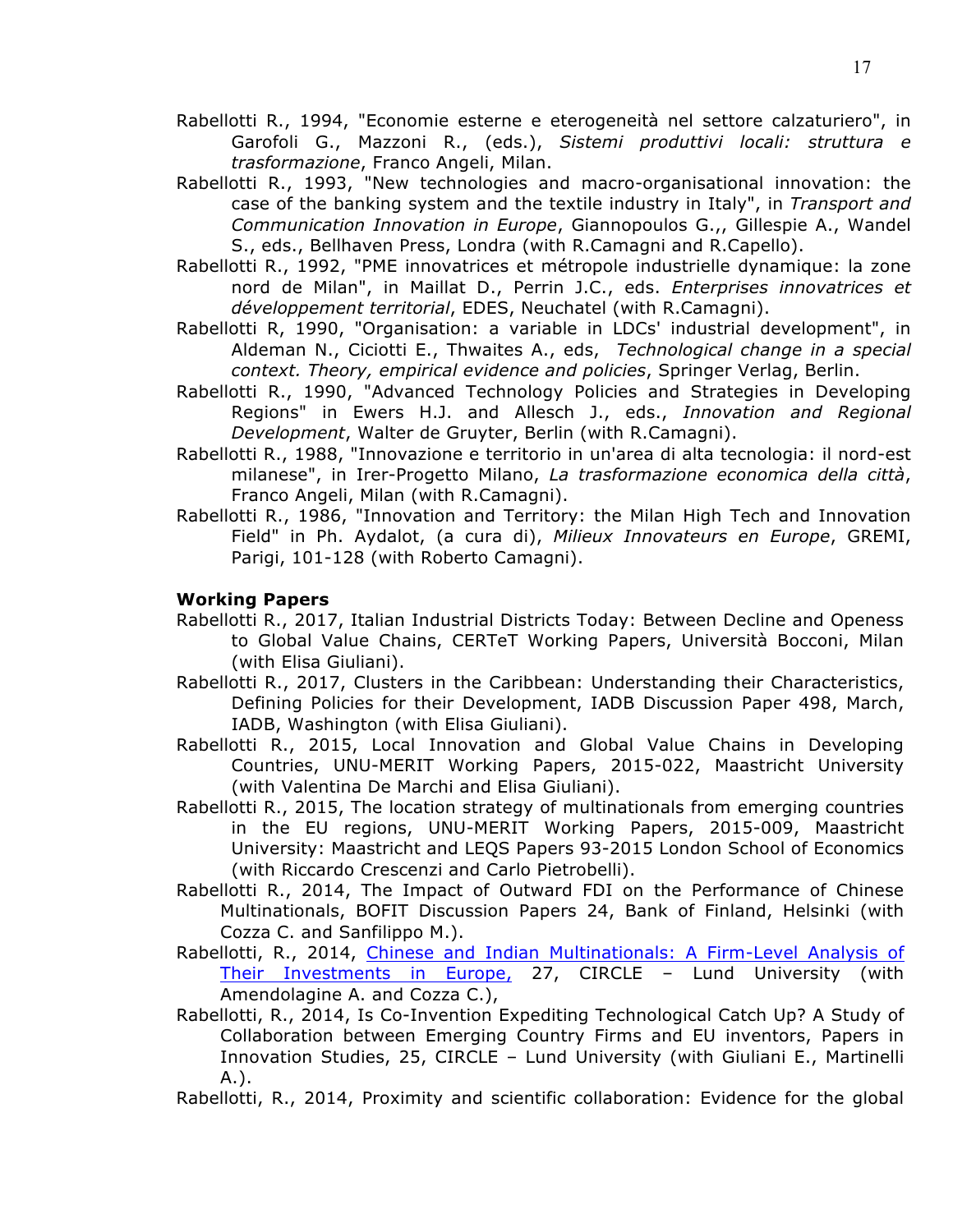wine industry, *Papers in Evolutionary Economic Geography*, 14-05, Utrecht University, Utrecht (with Cassi L and Morrison A.).

- Rabellotti, R. 2014, Gradual catch up and enduring leadership in the global wine industry, *Papers in Evolutionary Economic Geography*, 14-04, Utrecht University, Utrecht (with Morrison A.).
- Rabelllotti R., 2014, Chinese and Indian M&As in Europe: The relationship between motive and ownership choice, CIRCLE WP, 3, Lund: University of Lund (with Piscitello L and Scalera V.)
- Rabellotti R., 2014, An analysis of Chinese outward FDIs in Europe with firm-level data, CIRCLE WP, 2, Lund: University of Lund (with Amighini A., Cozza C. and Sanfilippo M.)
- Rabellotti R., 2013, Technology-Driven FDI: A Survey of the Literature, CIRCLE WP, 17, Lund: University of Lund (with Amighini A., Cozza C., Giuliani E. and Scalera V.).
- Rabellotti, R., 2013, Definitions matter. Measuring gender gaps in firms' access to credit, *IADB discussion paper,* 314, Inter American Development Bank, Washington (with Claudia Piras and Andrea Presbitero).
- Rabellotti, R., 2012, Innovation Drivers, Value Chains and the Geography of Multinational Firms in European Regions, October 14, *LEQS Paper* No. 53, London School of Economics: London (with Crescenzi, R. and Pietrobelli, C.).
- Rabellotti, R., 2012, Emerging market MNEs investing in Europe. A typology of subsidiary global-local connections, *MBS CIBER working paper*, Manchester: Manchester Business School (with Giuliani, E. Gorgoni S. and Guenther C.).
- Rabellotti R., 2012, Do Chinese SOEs and private companies differ in their foreign location strategies?, *RSCAS* 2012/27, Robert Schuman Centre for Advanced Studies, EIU, Florence (with A. Amighini and M. Sanfilippo).
- Rabellotti R., 2011, China's Outward FDI: An Industry-level Analysis of Host Country Determinants, CESIFO WP 3688, December (with A. Amighini and M. Sanfilippo).
- Rabellotti R. 2011, When do global pipelines enhance knowledge diffusion in clusters?, Papers in Evolutionary Economic Geography, 11.05, Urban and Regional Research Center, Utrecht University (with A. Morrison and L. Zirulia)
- Rabellotti R. 2010 "Global Value Chains Meet Innovation Systems. Are There Learning Opportunities for Developing Countries?", *IDB Working Paper Series*, No. 232, November, Inter-American Development Bank, Washington (with C. Pietrobelli)
- Rabellotti R., 2010, The "Marco Polo" effect: Chinese FDI in Italy, *IE-Programme Paper*, n° 4,Chatham House: London (with C. Pietrobelli & M. Sanfilippo).
- Rabellotti R., 2009, *The rise of multinationals from emerging countries: A review of the literature, PRIN WP*, n° 7, Università di Bologna: Bologna (with Amighini A. and M. Sanfilippo)
- Rabellotti R., 2005, "Valutazione degli effetti economici del nuovo polo fieristico Rho-Pero sull'economia della provincia di Novara", Quaderni del Dipartimento, n. 103, Dipartimento di Scienze Economiche e Metodi Quantitativi, Novara: Università del Piemonte Orientale (con Anna Carabelli, Cristina Lira, Ambra Poggi e Tomaso Pompili).
- Rabellotti R., 2004, "Upgrading in clusters and value chains in Latin America: The Role of Policies", *Sustainable Development Department Best Practices Series*, Inter American Development Bank: Washington D.C. (with Carlo Pietrobelli)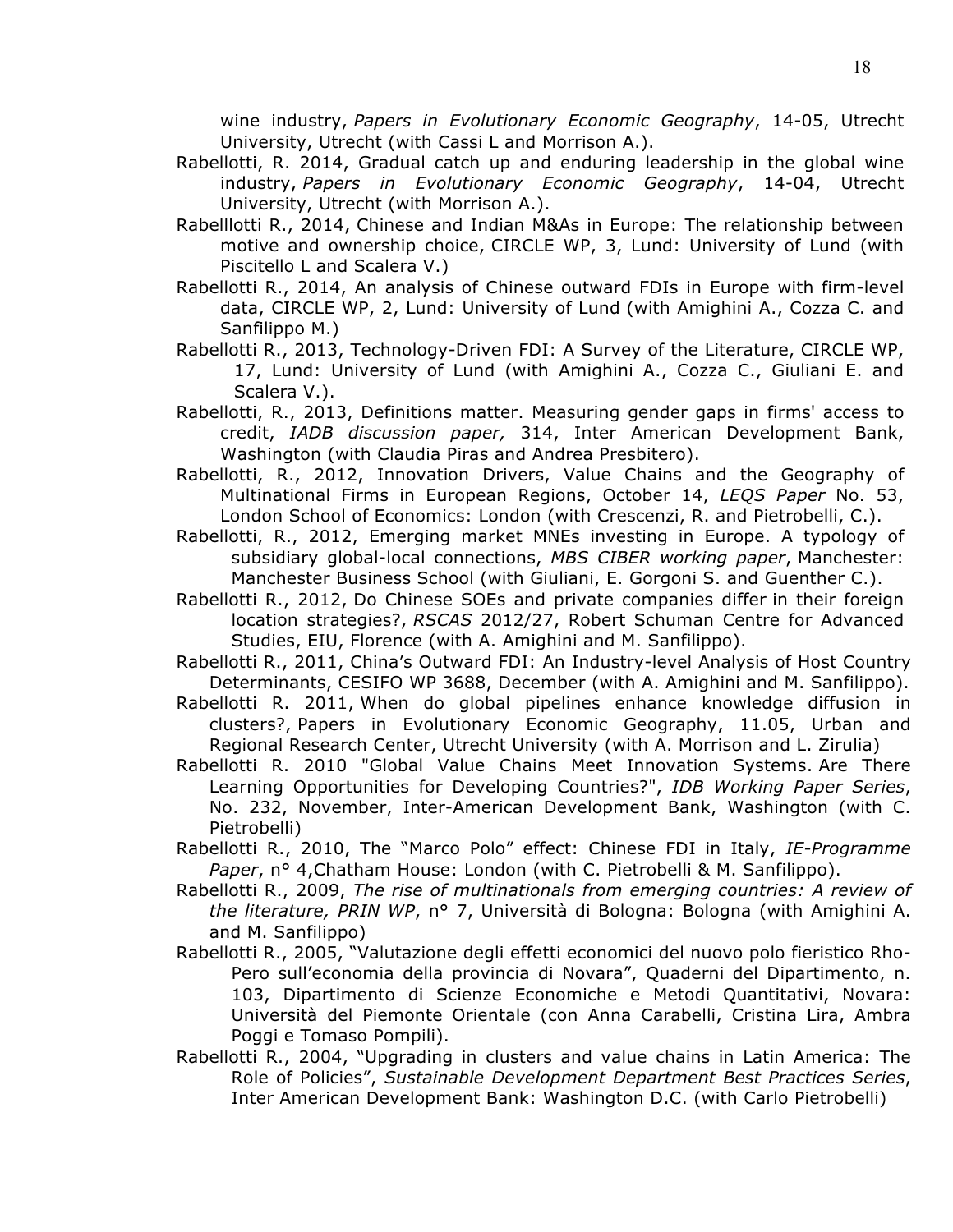- Rabellotti R., 2002, "L'economia coreana dopo la crisi: novità e vecchi problemi", Quaderni del Dipartimento, n. 39 , August, Dipartimento di Scienze Economiche e Metodi Quantitativi, Novara: Università del Piemonte Orientale.
- Rabellotti R., 2002, "Business Development Service Centres in Italy: An empirical analysis of three notable regional experiences -Emilia Romagna, Lombardia and Veneto ", *WP 130, Serie Desarollo Productivo*, Cepal, Naciones Unidas: Santiago (with C. Pietrobelli).
- Rabellotti R., 2002, "The dynamics of the footwear sector in four Latin American countries: Argentina, Brazil, Chile and Mexico", Quaderni del Dipartimento, no.27, Dipartimento di Economia Istituzioni Territorio: Università di Ferrara (avaialable at http://deit.economia.unife.it/)
- Rabellotti R., 1998, "Emerging Entrepreneurship or Disguised Unemployment in Marginal Manufacturing? An Empirical Study of the Determinants of Self-Employment in Developing Countries", *Ld'A – QEH Development Studies Working Papers*, Turin and Oxford, (with C. Pietrobelli)
- Rabellotti R., 1994, "Footwear industrial districts in Mexico and Italy: A comparative study", International Institute for Labour Studies Discussion Papers, no. 65, International Labour Office, Geneva.
- Rabellotti R., 1990, *The instructive parenthesis of structural adjustment and the relaunch of research with action on strategies and development policies in Sub-Saharan Africa*, *LDA-QEH Development Studies Working Papers*, n.20, Turin and Oxford (with E.Caputo).

## **Book Reviews**

- Rabellotti R., 2017, Review of Chile's Salmon Industry. Policy Challenges in managing Public Goods, *Research Policy*, 46 (5), 898-899.
- Rabellotti R., 2010, Review of In Gold We Trust by Gaggio D., *Journal of Modern Italian Studies*, 15 (4), 625-627.
- Rabellotti R., 2009, Review of The Moving Frontier. The Changing Geography of Production in Labour-Intensive Industries edited by Lois Labrianidis, *Growth and Change*, 40 (4), 686-689.
- Rabellotti R., 2000, Review of Value for money? Impact of small enterprise development by Harper M. & Finnegan G., *Journal of Development Studies*, 36 (5): 179-181.
- Rabellotti R., 2000, Review of Small enterprises and economic development. The dynamics of micro and small enterprises by Liedholm C. & Mead D.C., *Journal of Development Studies*, 36 (5): 179-181.

## **Other Journal Articles**

- Rabellotti R., Se la Multinazionale arriva da un paese emergente, September, lavoce.info (con Giuliani E.).
- Rabellotti R., Strategie europee delle multinazionali di Cina e India, May, lavoce.info (con Amighini A. and Cozza C.).
- Rabellotti R., 2011, "Cosa vengono a fare i cinesi in Italia?", *Sbilanciamoci.info*, May 25th (con C. Pietrobelli e M. Sanfilippo).
- Rabellotti R., 2011, "La relevante y compleja inversion china en Europa", *Expansion*, April 9th (with Jose Luis Curbelo).